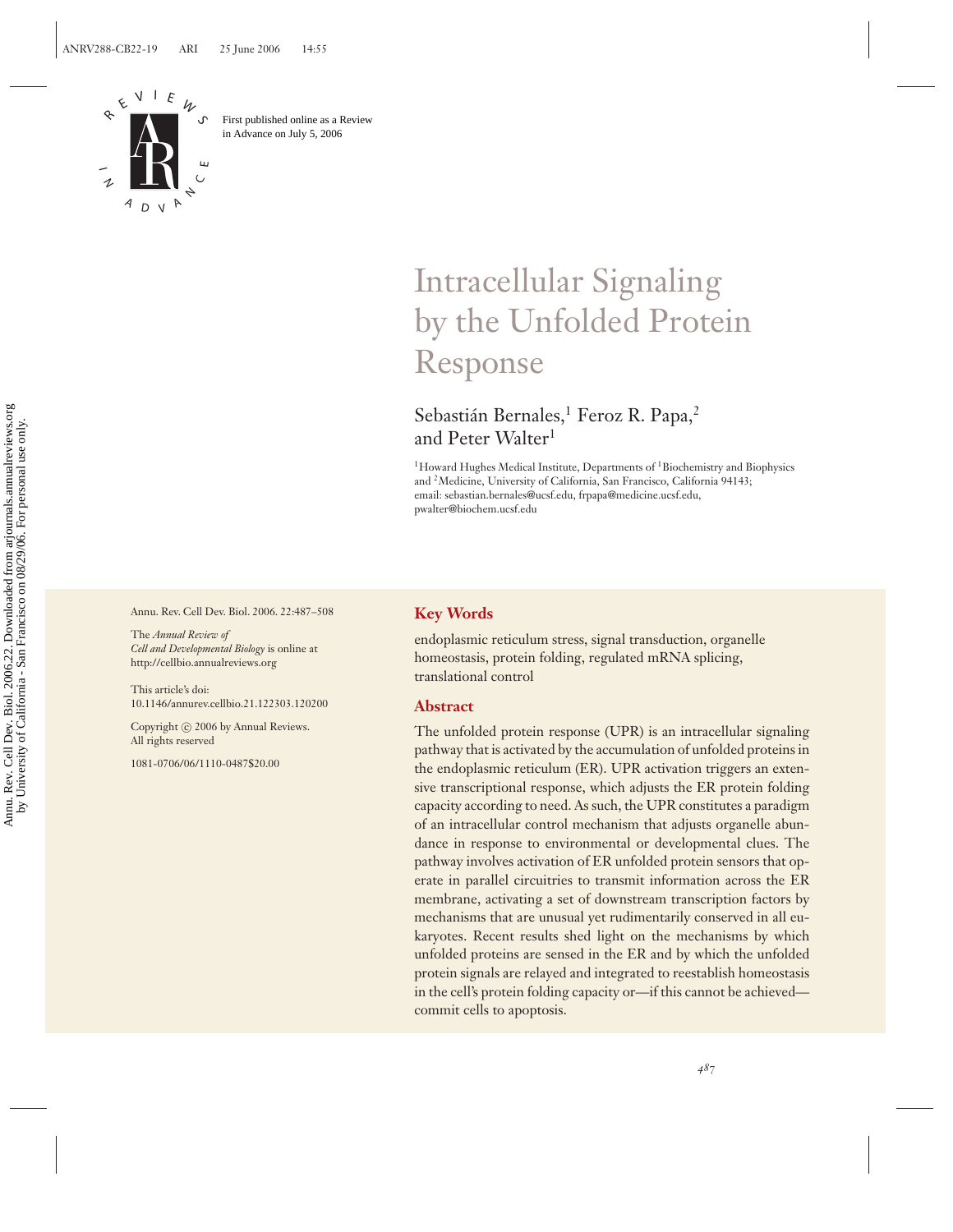**ER:** endoplasmic reticulum **ER stress:** a condition in which the capacity of the ER to fold proteins becomes saturated. ER stress may be caused by drugs that impair glycosylation or disulfide bond formation or overexpression of or mutations in proteins entering the secretory pathway

### **Contents**

| AND OVERVIEW  488 |
|-------------------|
|                   |
|                   |
|                   |
|                   |
|                   |
|                   |
|                   |
|                   |
|                   |
|                   |
|                   |
|                   |
|                   |
|                   |
| 498               |
|                   |

## **INTRODUCTION AND OVERVIEW**

All newly synthesized proteins need to fold properly and localize to their appropriate compartments within the cell. In eukaryotic cells, most secreted and plasma membrane proteins first enter the secretory pathway by translocation into the endoplasmic reticulum (ER). Proteins or membrane protein domains enter the ER through the translocon as unfolded polypeptide chains and fold within the lumen of this organelle (Wickner & Schekman 2005). Protein folding in the ER is facilitated by ER-resident chaperones, which prevent the nascent proteins from aggregating and instead steer them down productive folding pathways. Asparagine-linked carbohydrate moieties are added to many proteins entering the ER, and selective processing of the carbohydrate serves as a signal of the protein's folding state (Trombetta & Parodi 2003). Relative to the cytosol, the ER is an oxidizing environment, which facilitates formation of disulfide bonds in maturing proteins, further stabilizing the proteins' structure.

For secreted and membrane proteins to transit through the secretory pathway, they must first complete folding in the ER. The ER therefore constitutes a protein folding factory that imposes exquisite quality control on its products, ensuring that only properly assembled and functional proteins are delivered to their ultimate destinations (Ellgaard & Helenius 2003). Because many cell surface proteins relay important signals that ultimately determine cell fate—i.e., whether a cell is to differentiate, divide, migrate, or die—it is easy to appreciate why the fidelity of assembly of these components is vital for the health of an organism.

The load of proteins deposited into the ER varies between cell types and during the life of a cell. Developmental processes, cell cycle progression, and changes in the surrounding environment all can affect the amount and types of proteins that need to be folded in the ER. Thus, during their life, cells frequently encounter situations that cause the protein folding demand to overwhelm the ER's folding capacity, resulting in ER stress. ER stress can arise transiently as a cell's gene expression program is altered in response to changes in extracellular signals, or can be more permanent in cells bearing mutations that interfere with proper maturation of secretory or membrane proteins.

In some human genetic disorders, mutations in genes encoding important membrane and secretory proteins reduce the levels of these proteins because improper folding in the ER prevents their exit from this compartment. For example, the Z variant of  $\alpha$ 1 antitrypsin is a folding mutant that is retained in the ER of the hepatocyte, reducing its levels in the lung, where it normally functions (Qu et al. 1996). ER stress can also be caused by environmental perturbations encountered commonly by cells. These include starvation for nutrients; anoxia and ischemia; infection by viruses; and heat, which denatures proteins (Ma & Hendershot 2004, Feldman et al. 2005, Wu & Kaufman 2006). In all these cases, the folding capacity of the organelle is perturbed,

Annu. Rev. Cell Dev. Biol. 2006.22. Downloaded from arjournals.amualreviews.org<br>by University of California - San Francisco on 08/29/06. For personal use only. Annu. Rev. Cell Dev. Biol. 2006.22. Downloaded from arjournals.annualreviews.org by University of California - San Francisco on 08/29/06. For personal use only.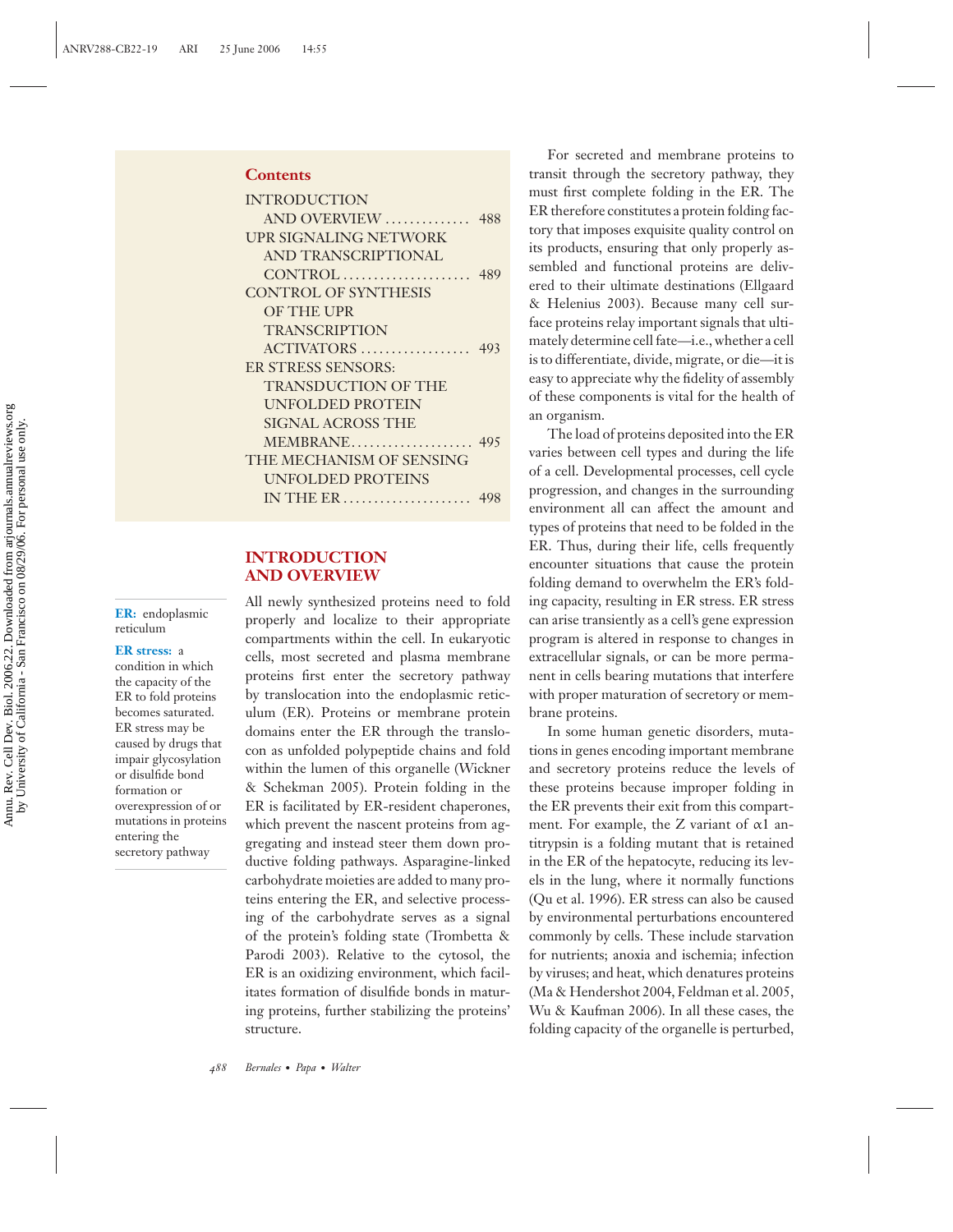and the entire cell needs to adapt to the new condition.

To cope with and adapt to ER stress, an intracellular ER-to-nucleus signal transduction pathway evolved to match dynamically the ER's protein folding capacity to need. This pathway, termed the unfolded protein response (UPR), increases the amount of ER membrane and its components, including chaperones and protein-modifying enzymes needed to fold proteins. The UPR also decreases translation and loading of proteins into the ER and enhances the targeting of unfolded proteins in the ER for degradation. To this end, unsalvageable unfolded polypeptides are returned to the cytosol to be degraded by the proteasome via ER-associated degradation (ERAD) (Hiller et al. 1996, Wiertz et al. 1996, Meusser et al. 2005, Romisch 2005). If a ¨ homeostatic balance is not reestablished after inducing the UPR, i.e., if an acute UPR remains induced for a prolonged time, the cell commits apoptosis. Thus, cells at risk of displaying malfunctioning proteins on their surface are actively eliminated from an organism.

The signaling components that mediate the UPR were first discovered in the yeast *Saccharomyces cerevisiae* more than a decade ago. The two principal components of the pathway are an unfolded protein sensor in the ER membrane, the transmembrane signaling protein Ire1 (Cox et al. 1993, Mori et al. 1993), and a downstream effector, the transcription activator Hac1 (Cox & Walter 1996, Mori et al. 1996). The transcriptional targets of Hac1 ameliorate ER stress by expanding the ER (Sriburi et al. 2004) and with it the protein folding capacity of the cell. The initial understanding of the UPR was that of a simple feedback pathway: increased unfolded proteins  $\rightarrow$  activation of Ire1  $\rightarrow$  production of Hac1  $\rightarrow$  activation of UPR target genes  $\rightarrow$ decrease of unfolded proteins. Later, as the salient features of the yeast UPR were confirmed in metazoan cells, it became clear that the UPR in higher eukaryotes contains parallel and cross-wired circuitry, suggesting that the UPR is more accurately described as a signaling network that integrates information transmitted through multiple unfolded protein sensors and their downstream effectors. Recent studies in yeast indicate that the UPR in yeast also possesses the molecular roots for this complexity, upon which mammalian cells have built to adapt and enrich processing of the information flow through the pathway according to their unique requirements (Leber et al. 2004, Patil et al. 2004).

In this review we examine the remarkably conserved ensemble of UPR effectors and their mechanistic interconnections, injecting an evolutionary perspective as we trace the course of the unfolded protein signal between the compartments of the cell. We begin by describing the general circuitry of the different branches of the UPR and the transcriptional programs that they execute. We then follow the signal backward through the cytosol to the ER and close with a description of recent advances in our understanding of how unfolded proteins are recognized in the ER lumen.

## **UPR SIGNALING NETWORK AND TRANSCRIPTIONAL CONTROL**

The UPR operates as a homeostatic control circuit that regulates the protein folding and secretion capacity of the cell according to need. At its core, the circuitry features a collection of transcriptional programs, whose targets expand the size and capacity of the entire secretory apparatus of the cell. UPR transcriptional control is exerted by the combinatorial action of a set of transcription factors whose qualitative makeup and concentration regimes are finely controlled by the conditions within the ER.

To date, three primary branches of the UPR have been characterized; each contributes via unique transcription factors to the execution of the transcriptional response (**Figure 1**). Most centrally, the central logic of transcriptional control by the Ire1 branch is highly conserved. In yeast, the accumulation of unfolded proteins in the ER activates **UPR:** unfolded protein response **ERAD:**

ER-associated degradation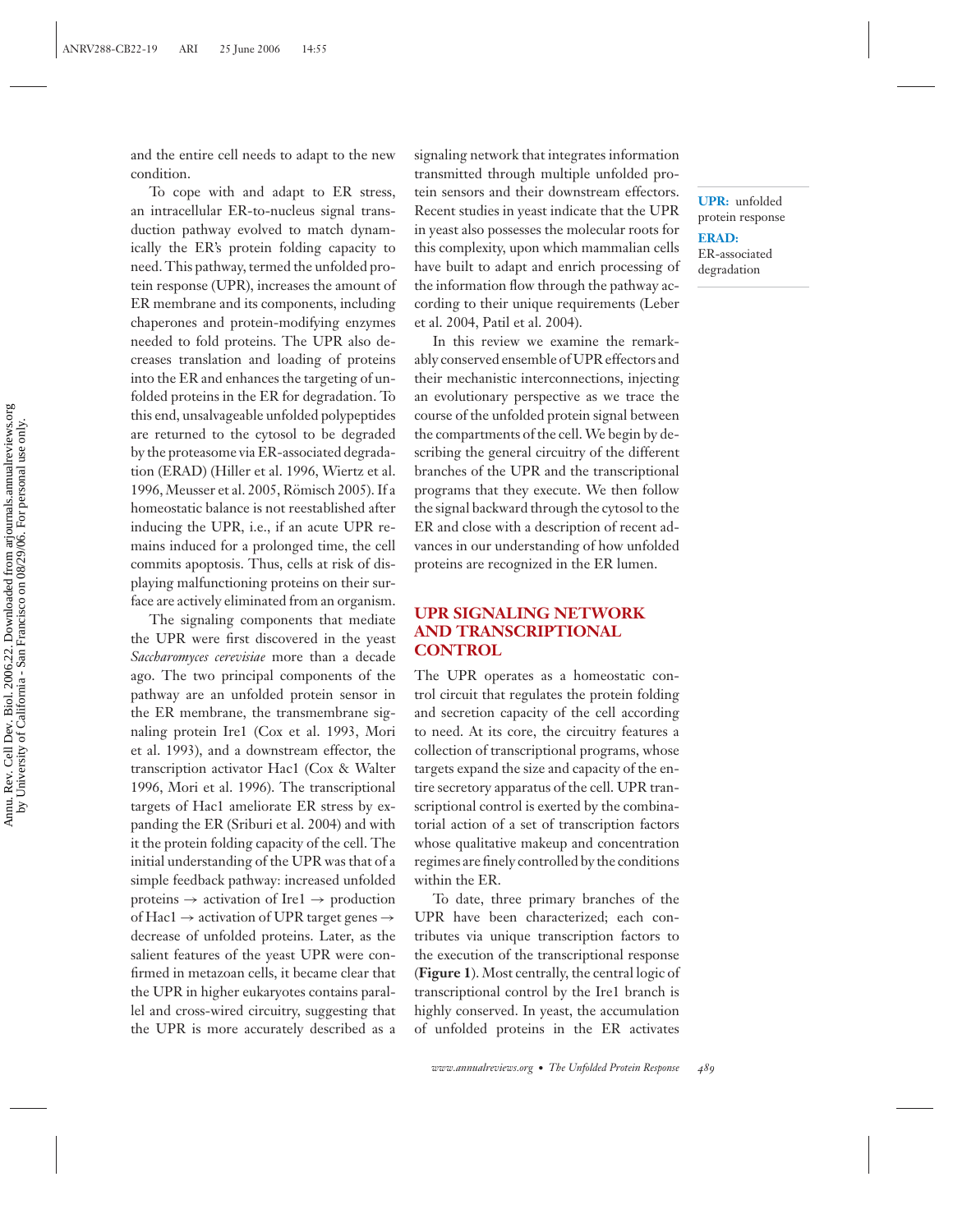Ire1, which transmits the information across the ER membrane and excises an intron from *HAC1* mRNA in the cytosol (Cox & Walter 1996, Shamu & Walter 1996, Welihinda & Kaufman 1996, Kawahara et al. 1997, Sidrauski & Walter 1997), which in yeast is Ire1's unique target RNA (Niwa et al. 2005). Fusion of the resulting exons by



*490 Bernales* · *Papa* · *Walter*

tRNA ligase (Sidrauski et al. 1996) leads to a spliced mRNA that is efficiently translated to produce the Hac1 transcription factor responsible for activating UPR target genes. Analogously, Ire1-dependent mRNA splicing in higher eukaryotes removes an intron from *XBP1* mRNA, encoding the metazoan Hac1 ortholog (Shen et al. 2001, Yoshida et al. 2001, Calfon et al. 2002). Thus, the key regulatory step in the Ire1-branch of UPR signaling is the nonconventional splicing of the mRNA encoding the transcription activator.

It is likely that the UPR controls a similar basic set of target genes in all eukaryotic cells. A comprehensive study defined the transcriptional scope of the Ire1/Hac1-mediated UPR in yeast to comprise some 400 genes (∼5% of the yeast genome), using stringent criteria based on bioinformatics and mutational analyses for inclusion of genes in the set (Travers et al. 2000). Thus, the extent of UPR transcriptional control mediated through the Ire1 branch alone is much larger than anticipated, including genes encoding proteins involved in ER protein folding and modification, phospholipid biosynthesis, ERAD, and

←−−−−−−−−−−−−−−−−−−−−−−−−−−−−−−−−−

#### **Figure 1**

The three branches of the metazoan unfolded protein response (UPR). The three types of endoplasmic reticulum (ER) stress transducers—PERK, ATF6, and Ire1—sense the levels of unfolded protein in the lumen of the ER and communicate this information across the membrane to activate cognate bZip transcription factor via regulation of translational control, regulated proteolysis, and regulated mRNA splicing, respectively. In mammalian cells, ATF6f upregulates expression of *XBP1* mRNA (indicated by *plus sign*). The output of the transcription factors is integrated through their combinatorial action on UPR target genes, whose products increase the protein folding capacity of the cell and hence help the system reestablish homeostasis. PERK also reduces general translation in cells, thereby reducing the protein influx into the ER. If homeostasis in ER protein folding cannot be reached, cells undergo apoptosis. K, kinase domain; R, ribonuclease domain.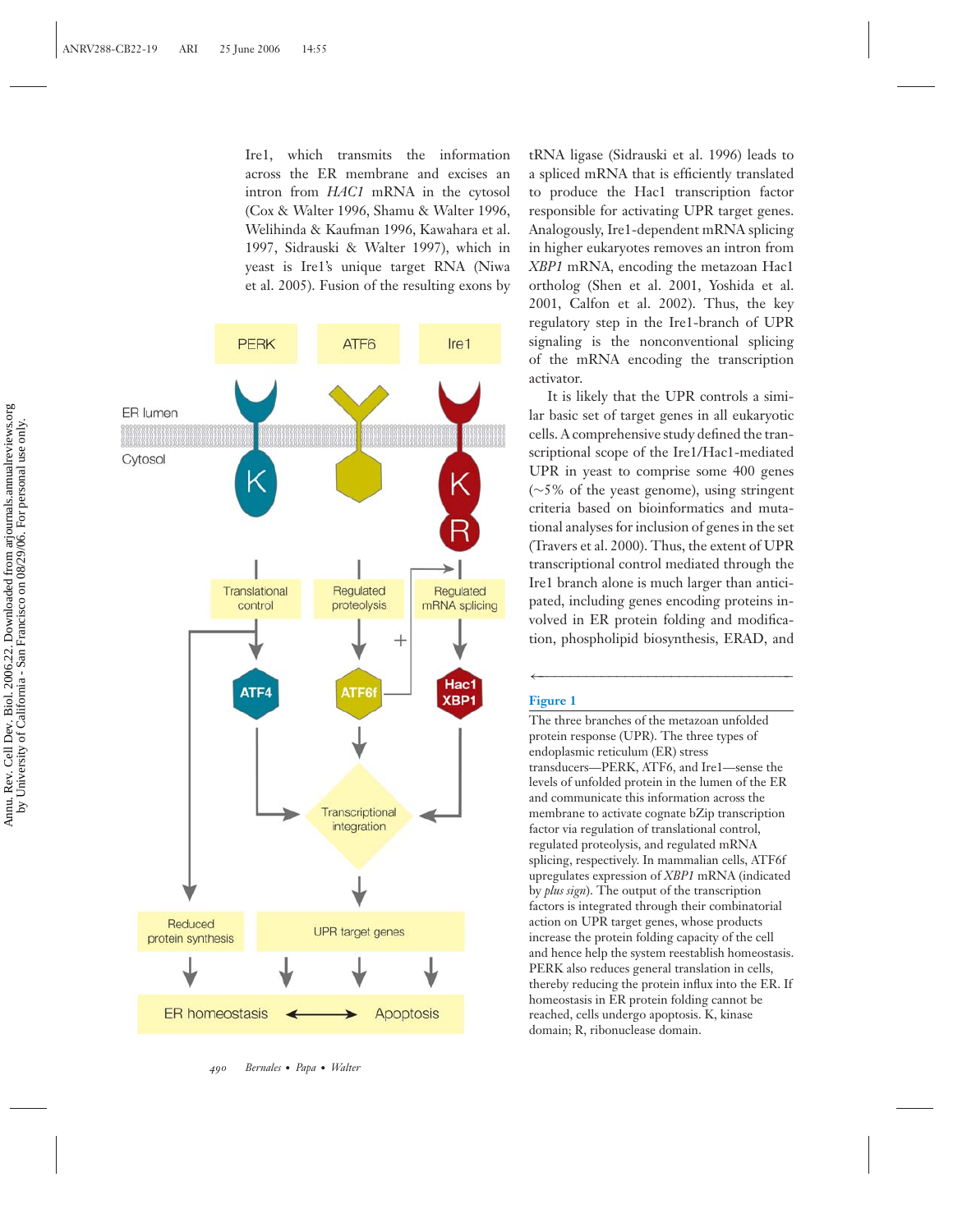vesicular transport in the secretory pathway downstream of the ER. Consequently, the UPR transcriptional program not only increases the capacity of the ER folding machinery but also promotes clearance of proteins from the ER. At present, the inventory of metozoan UPR target genes is still incomplete. Nonetheless, as in yeast, it has been shown that ER folding factors, lipid biosynthetic enzymes, and ERAD components are coregulated during the response (Harding et al. 2003, Lee et al. 2003, Shaffer et al. 2004, Sriburi et al. 2004). Recent gene expression profiling in *Caenorhabditis elegans* classified some 500 UPR target genes according to the UPR branch that controls their activation and their developmental roles (X. Shen et al. 2005).

In yeast, the best-understood upstream activation sequence to which Hac1 binds, the unfolded protein response element 1 (UPRE-1), was identified in the promoter of the UPR target *KAR2* (Mori et al. 1992, Kohno et al. 1993). It came as a surprise that less than a fifth of the yeast UPR target genes contained this sequence element within their promoters. A bioinformatics approach revealed overrepresented motifs in promoters of other UPR target genes that define two additional UPREs (UPRE-2 and UPRE-3), which although they share no recognizable sequence similarity—also bind Hac1 (Patil et al. 2004). This result suggests that Hac1 binds DNA differently depending on the UPREs present in a given promoter, possibly in combination with other transcription factors. Indeed, a genetic screen identified an additional activator, Gcn4, which, together with Hac1, binds to these two newly identified elements (Patil et al. 2004). Surprisingly, Gcn4 is also required to activate transcription of UPRE-1 driven promoters. Whether utilization of the three types of UPREs affords additional control of the UPR remains unknown. Moreover, the UPREs identified to date still explain the activation of only approximately half the UPR target genes, indicating that, even at the level of yeast target gene promoters, the full ex-

tent of regulatory complexity has not yet been revealed.

Gcn4 participates in several stress responses, including amino acid starvation, glucose limitation, and UV irradiation. Gcn4 is conditionally translated under such conditions (Yang et al. 2000, Natarajan et al. 2001, Stitzel et al. 2001). To work as Hac1's partner in activating transcription at the UPREs, however, Gcn4 does not require induction of its translation as in the other responses. Rather, its basal expression level is necessary and sufficient. Intriguingly, ATF4, the metazoan ortholog of Gcn4, likewise is a transcription activator of the UPR (Harding et al. 2000, Novoa et al. 2003). By contrast to Gcn4, ATF4 translation is under control of the ER-proximal signal transducer PERK, which defines the second, but metazoan-specific, branch of the UPR (**Figure 1**).

During UPR induction conditions, the level of *HAC1* mRNA does not change. Synthesis of Hac1 is under tight translation control: Only spliced *HAC1* mRNA from which the intron has been removed is translated. When cells suffer from particularly harsh stress conditions, such as ER stress in combination with temperature increase, the transcription of *HAC1* mRNA is upregulated three- to fourfold (Leber et al. 2004). Increasing the cellular *HAC1* mRNA concentration alone has no effect on the production of Hac1 until induction of splicing removes the translational block, leading to higher levels of Hac1. During this enhanced response, termed super-UPR (S-UPR), the transcription of UPR target genes is modified by the higher Hac1 concentrations, eliciting a qualitatively different transcriptional response to adjust to the stress conditions. Under S-UPR conditions, *HAC1* mRNA transcription is upregulated independently of Ire1 and Hac1 activity. Thus, in yeast a second pathway must operate in parallel to the Ire1 dependent branch of the UPR, sensing the conditions inside the ER and affecting a transcriptional response. The molecular components that carry out ER-to-nucleus signaling **UPRE:** unfolded protein response element

**Kar2:** known as BiP in metazoan cells, an ER-resident member of the HSP70 family of molecular chaperones that participates in protein translocation and folding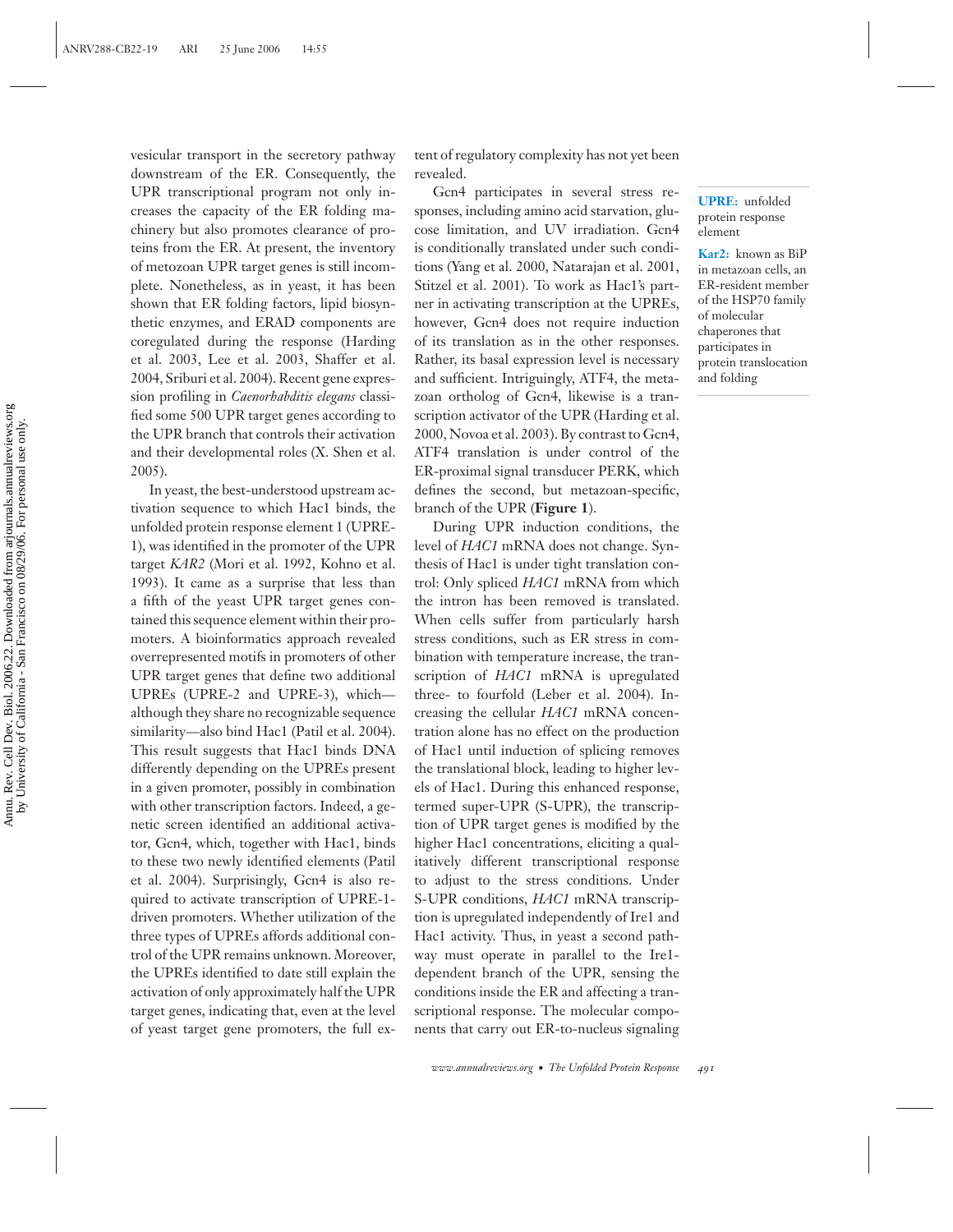**ERSE:** ER stress response element

**INO1:** encodes inositol 1-phosphate synthase, the enzyme that catalyzes the conversion of glucose 6-phosphate to inositol 1-phosphate

under S-UPR conditions remain to be identified.

A third branch of the metazoan UPR is mediated by ATF6 (**Figure 1**). ATF6 is a bZIP transcription factor, but it is initially synthesized as an ER-resident transmembrane protein. Upon UPR induction, it migrates to the Golgi apparatus, where a cytosolic fragment (ATF6f) bearing the transcription factor function is severed proteolytically from the membrane (Ye et al. 2000). ATF6f activates transcription from promoters containing ER stress response elements (ERSE-I and ERSE-II) (Yoshida et al. 1998, Li et al. 2000, Kokame et al. 2001, Okada et al. 2002). In mammals, a family of ATF6-like proteins includes at least four members, ATF6α, ATF6β, OASIS, and CREBH, that are regulated in a similar fashion during the UPR. Their expression varies among cell types—OASIS and CREBH, for example, have particularly important roles in astrocytes and liver cells, respectively (Omori et al. 2001, Kondo et al. 2005, Zhang et al. 2006). One of the transcriptional targets of ATF6 is *XBP1* mRNA (Yoshida et al. 2000). The concentration of XBP1 is therefore responsive to the conditions in the ER lumen, conceptually parallel to the control of Hac1 concentration afforded by the S-UPR in yeast.

In the yeast UPR signaling network, the Gcn4 and S-UPR branches modulate the basic Ire1/Hac1-dependent ON/OFF switch. The S-UPR acts as a gain control, setting the final Hac1 concentration, and both Gcn4 and the postulated S-UPR-mediating transcription factor combinatorially collaborate with Hac1. All UPR transcription factors identified to date are bZIP proteins, which in principle could form, through their leucine zipper domains, hetero- and/or homodimers, and in doing so they could modulate the response combinatorially. In yeast, for example, Hac1 and Gcn4 bind to the same UPREs, presumably as a heterodimer, to activate these genes (Patil et al. 2004). Thus, it is likely that the promoters of different target genes are tuned to respond to the combination of transcription factors in the cell and that the selective utilization of different UPREs contributes to control. One of the most challenging questions in the field is how varying conditions in the ER are integrated with information about general cell physiology and lead to appropriate stress- and cell-type-specific transcriptional responses.

A still more complex type of transcriptional control is exhibited by a subset of UPR target genes, including the genes encoding phospholipid biosynthesis enzymes, such as *INO1*. These genes are controlled through an upstream activation sequence (UAS<sub>ino</sub>) element in their promoters (Greenberg et al. 1982, Cox et al. 1997) and in the off state are repressed by Opi1. Upon UPR induction, Hac1 relieves Opi1-mediated repression by an unknown mechanism. Intriguingly, the activation of *INO1* depends on the intranuclear localization of the *INO1* locus: The integral membrane protein Scs2 and recruitment of the *INO1* locus to the nuclear periphery are required for activation (Brickner & Walter 2004).

Depending on the particular state of the cell and what type of ER stress is encountered, these outputs of the UPR can dynamically proliferate the ER, degrade unfolded proteins, or initiate apoptotic programs. Through these outputs, cells increase ER folding capacity and expand the organelle. A remarkable demonstration of the role of the UPR in development is seen during terminal differentiation of B cells into plasma cells as they prepare to convert their secretory system into antibodies factories (Gass et al. 2002). This differentiation process is XBP1 dependent (Reimold et al. 2001, Iwakoshi et al. 2003). The ER proliferates many fold, and nearly all known ERresident proteins increase accordingly, allowing plasma cells to produce and secrete huge concentrations of immunoglobulins.

If subjected to continuous ER stress such that homeostasis is not regained, cells commit to apoptosis. Apoptotic programs are activated by a combination of signals from each of the three UPR branches as well as  $Ca^{2+}$ release from the ER (Scorrano et al. 2003,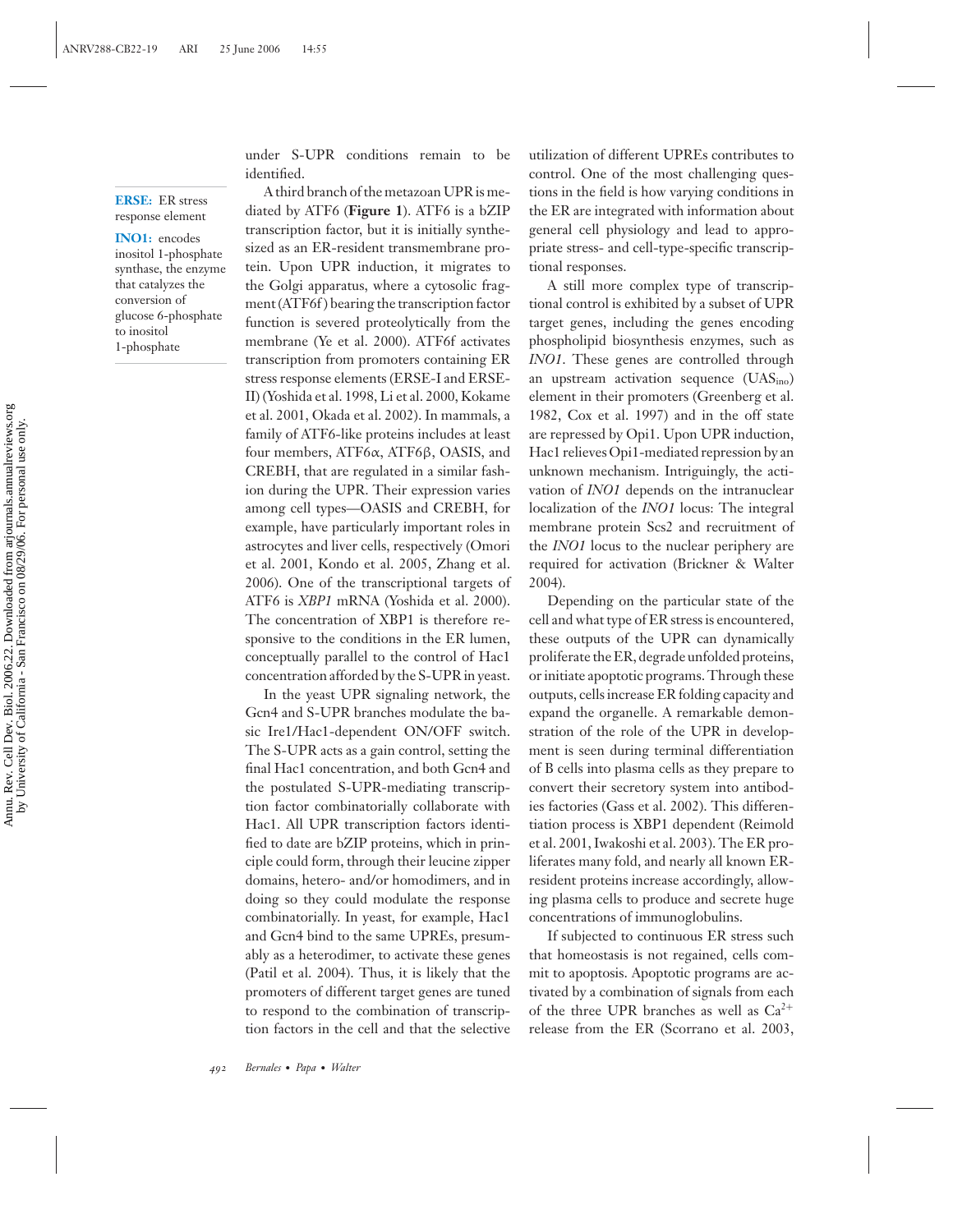Zong et al. 2003). In particular, the PERK and ATF6 branches of the UPR both contribute to transcriptional upregulation of proapoptotic genes, such as CHOP, which is under transcriptional control by ATF4 (Harding et al. 2000) and ATF6f (Yoshida et al. 2000). CHOP downregulates the expression of Bcl-2 (McCullough et al. 2001, Ma et al. 2002), and hence one of its downstream effects is to promote mitochondrial cytochrome *c* release, apoptosome formation, and activation of caspases that lead to cell demise. In parallel, Ire1 activation and binding to TRAF2 are thought to turn on the JNK cascade (Urano et al. 2000) and contribute to proteolytic activation of caspases, including the ER-localized caspase-12 and caspase-4 (Nakagawa et al. 2000, Hitomi et al. 2004). One of the initial proteases believed to trigger the proteolytic cascade is calpain (Yoneda et al. 2001), which responds to  $Ca<sup>2+</sup>$  release from the ER. It is unknown how unfolded protein accumulation leads to  $Ca^{2+}$ release, and the molecular details of how cells integrate the various proapoptotic signals to make ultimately a binary life/death decision are not yet understood. The choice to commit to cell death rather than display potentially malformed and improperly functioning protein receptors on the cell surface can be thought of as the ultimate solution to protect the organism from cells that may no longer respond properly to signals from their environment and hence may exhibit uncontrolled growth or differentiation. Thus, cytoprotective and cytotoxic pathways compete to determine whether the cell will survive ER stress.

# **CONTROL OF SYNTHESIS OF THE UPR TRANSCRIPTION ACTIVATORS**

As expected for homeostatic regulation, the initiation and shutoff of the UPR are tightly controlled, and UPR regulation is exerted at many steps of the pathway. The key regulatory step in the Ire1-dependent branch of the UPR is the removal of an intron from *HAC1* and *XBP1* mRNA in yeast and mammalian cells,

respectively. Yeasts and metazoan cells appear to differ in the details of regulation afforded by this splicing event. In metazoan cells, the intron in *XBP1* mRNA is very short (23 or 26 nucleotides, depending on the species) and contained centrally in the open reading frame of the transcription factor. Its removal leads to a frame shift, resulting in production of a spliced mRNA that encodes a qualitatively different protein (the active transcription factor XBP1s) from that encoded on the unspliced mRNA (XBP1u). The role of XBP1u may be to downregulate XBP1s by binding and targeting it into a degradative pathway (Yoshida et al. 2006).

By contrast, the yeast intron in *HAC1* mRNA is 252 nucleotides long, and its presence controls the translation of *HAC1* mRNA (**Figure 2**). Unspliced *HAC1* mRNA is localized to the cytoplasm and engaged with functional polyribosomes, but the ribosomes are stalled on the mRNA owing to the presence of the intron, and no Hac1 is produced (Cox & Walter 1996, Chapman & Walter 1997). The translational attenuation afforded by the intron involves a direct, 16-nucleotide-long base-pairing interaction between the *HAC1* 5 UTR and the intron (Ruegsegger et al. 2001). The mechanism by which the base-pairing interaction leads to stalling of the ribosomes is unknown, but it conceptually resembles translational control by microRNAs (miRNAs). In *C. elegans*, for example, the small developmentally controlled miRNA *lin-4* binds to *LIN-14* mRNA, inhibiting its translation on polyribosomes (Lee et al. 1993, Wightman et al. 1993, Bartel 2004). Thus, it is intriguing to speculate that the mechanism of translational control mediated by miRNAs in *trans* may be similar to that mediated by the *HAC1* intron in *cis*. By contrast, *XBP1* intron is too short and does not contain sequences that allow pairing to the 5' UTR. The details of the translational control described for *HAC1* mRNA are therefore yeast-specific. Still, the possibility of translational control of *XBP1* mRNA has been suggested (Calfon et al. 2002) and deserves further investigation.

**Caspases:** the main effectors of apoptosis, they constitute a family of cysteine proteases that cleave proteins after aspartic acid residues

**UTR:** untranslated region

**miRNA:** microRNA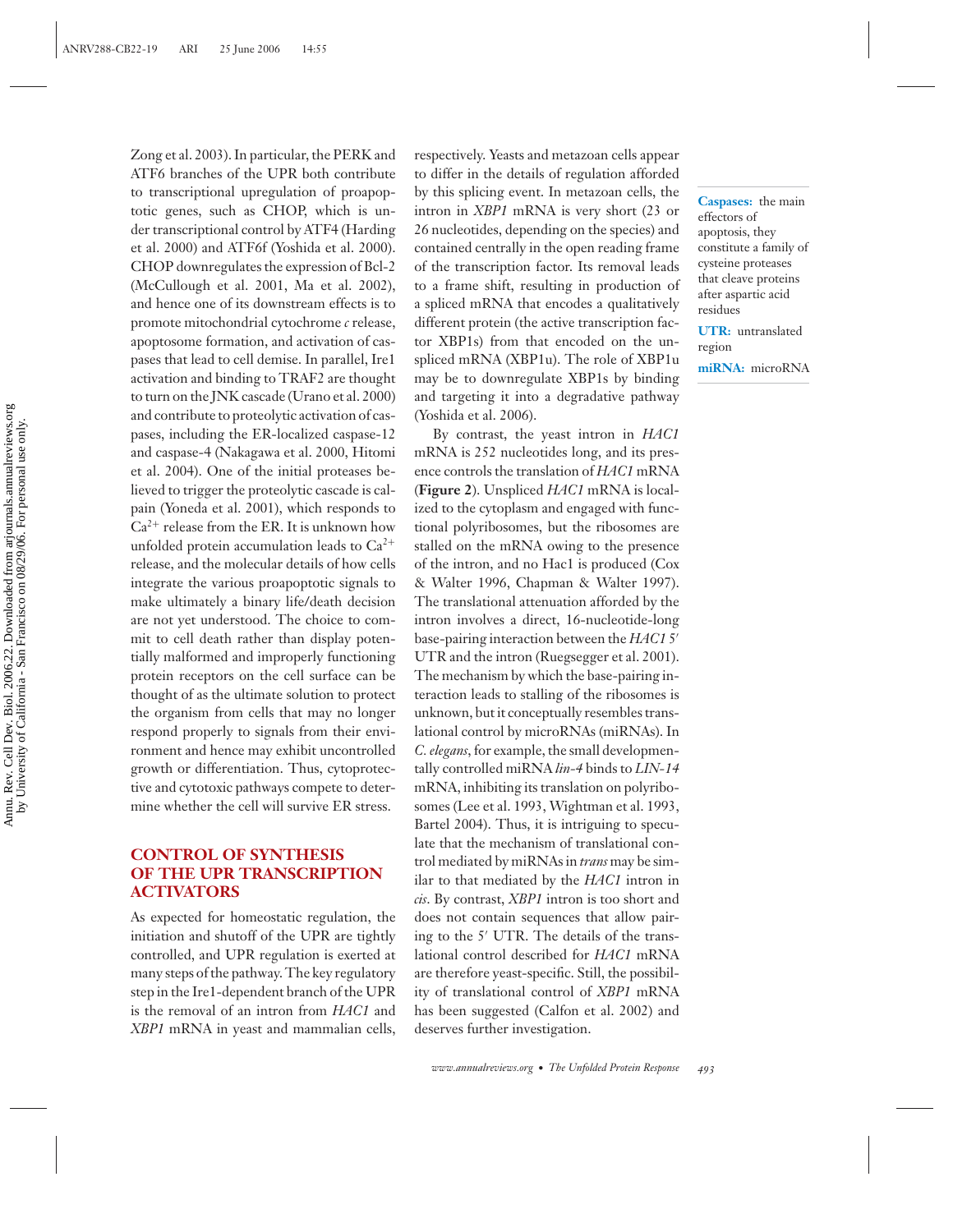### **Figure 2**

Mechanism of Ire1-mediated mRNA splicing in yeast. Unfolded proteins are recognized by the ER-lumenal domain of Ire1, leading to clustering of this stress sensor in the ER membranes. The Ire1 cytosolic domains become juxtaposed, in turn promoting transautophosphorylation by the kinase domain (K) and concomitant activation of the endoribonuclease domain (R). Base-pairing between the 5 UTR and the intron of *HAC1* mRNA inhibits its translation; ribosomes are already loaded on the translationally inhibited mRNA. Ire1 excises the *HAC1* mRNA intron, and the resulting exons are ligated by tRNA ligase. Spliced *HAC1* mRNA is efficiently translated, producing the transcription factor Hac1, which travels to the nucleus and activates its target genes.

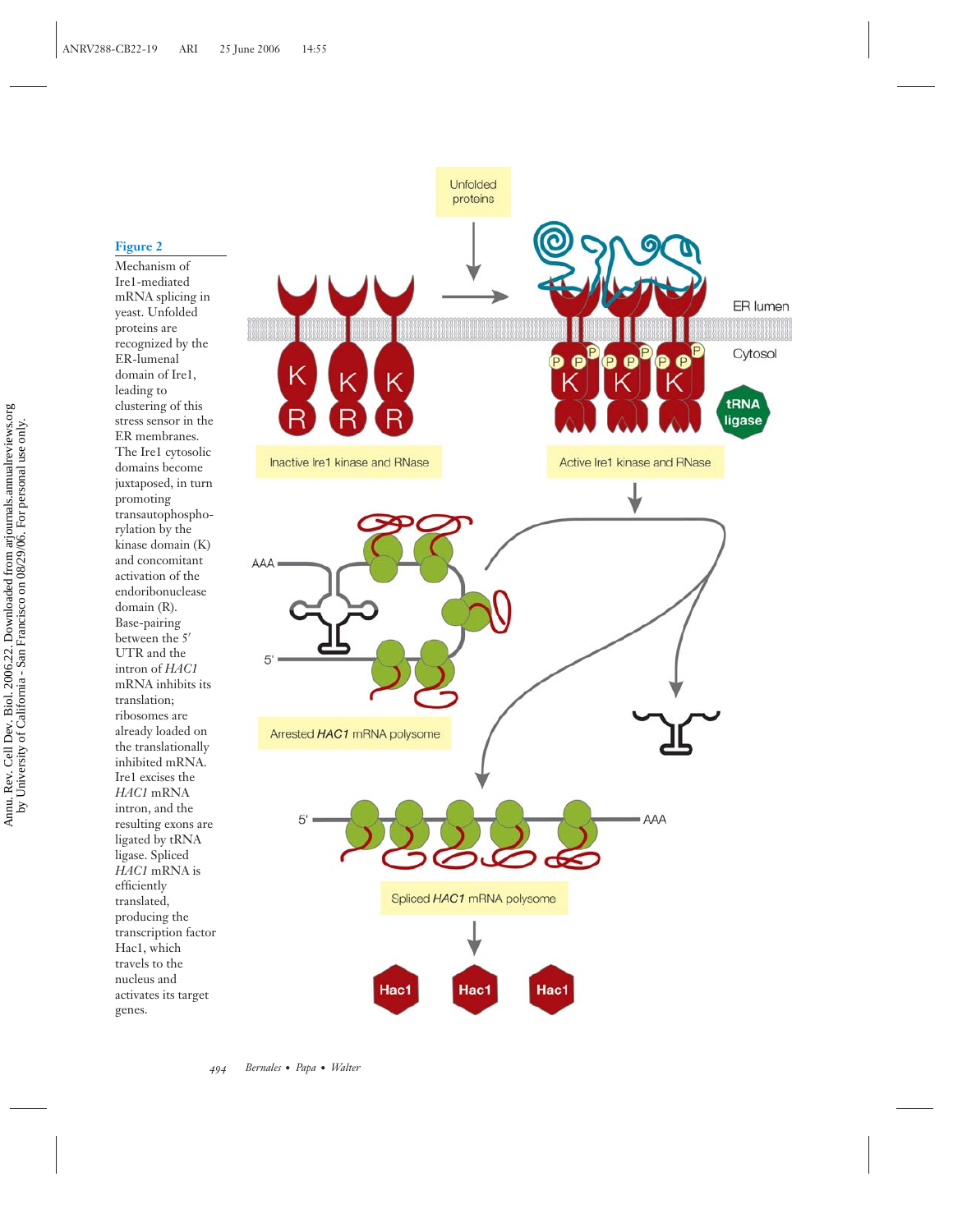A different type of translational control is mediated by the phosphorylation of the  $\alpha$  subunit of translation initiation factor 2 (eIF2 $\alpha$ ) via the PERK branch of the mammalian UPR (Shi et al. 1998, Harding et al. 1999) and Gcn2 in yeast (Patil et al. 2004). Like Ire1, PERK is a single-pass ER transmembrane kinase. Upon activation by the accumulation of unfolded proteins in the ER lumen, it phosphorylates eIF2 $\alpha$ , which blocks the formation of ribosomal preinitiation complexes and causes general translation attenuation, thereby decreasing the load of proteins translocated into the ER. A direct consequence of this reduction in translation is a rapid decrease in the concentration of cellular cyclin D1 and a concomitant G1 cell cycle arrest (Brewer et al. 1999, Brewer & Diehl 2000, Niwa & Walter 2000). Although translation of most mRNA is attenuated under conditions of limiting eIF2 $\alpha$ , a subset of mRNAs that contain small upstream open reading frames (Miller & Hinnebusch 1990, Harding et al. 2000) or internal ribosome entry sites (Fernandez et al. 2002) is preferentially translated under these conditions (Lu et al. 2004). In this way, PERK activation leads to the production of the UPR transcription factor ATF4 (Harding et al. 2000, Scheuner et al. 2001). *XBP1* mRNA as well as some other mRNAs are enriched on the ER surface, where they may be preferentially translated when  $eIF2\alpha$ is limiting (Stephens et al. 2005).

# **ER STRESS SENSORS: TRANSDUCTION OF THE UNFOLDED PROTEIN SIGNAL ACROSS THE MEMBRANE**

Each of the three classes of ER stress sensors—Ire1, PERK, and ATF6—independently transduces the unfolded protein signal across the ER membrane. The Ire1 dependent UPR branch is evolutionarily conserved in all eukaryotic cells and is the most ancient, whereas PERK and ATF6 first evolved in metazoans (**Figure 3**). In mammals, the *IRE1* gene became duplicated, giv-

ing rise to Ire1α and Ireβ. Whereas Ire1α is expressed in all mammalian cells, Ireβ is expressed primarily in intestinal epithelial cells (Tirasophon et al. 1998, Wang et al. 1998, Bertolotti et al. 2001). It is not known whether Ireα and Ireβ have different activities; the two isoforms appear to have the same in vitro activities, subcellular localizations, and downstream target (*XBP1* mRNA). However, whereas*IRE1*α is essential for mammalian development (Zhang et al. 2005), *IRE1*β deletion does not lead to significant developmental defects (Bertolotti et al. 2001).

PERK evolved from Ire1 by grafting its ER-lumenal unfolded protein–sensing domain and transmembrane region onto an eIF2α kinase domain. This evolutionarily chimeric protein introduces a new function in metazoans: attenuation of translation under ER stress. In mammals this function becomes pivotal, especially for professional secretory cells, as demonstrated by its absence in PERK-deficient homozygous patients with Wolcott-Rallison syndrome (Zhang et al. 2002). Affected individuals have vastly shortened lifespans of their endocrine and exocrine pancreatic cells as well as osteoblasts, all cell types specialized to secrete proteins.

Studies in yeast have shown that the yeast ER-lumenal domain (LD) of Ire1 is functionally interchangeable with the LD of PERK from *C. elegans* (Liu et al. 2000), underscoring their common evolutionary origin and suggesting a similar mode of unfolded protein recognition. In both proteins, oligomerization of the LDs is thought to lead to clustering of the cytosolic kinase domains, which then become activated by transautophosphorylation. In this sense, Ire1 and PERK resemble a plethora of membrane receptor kinases that dimerize/oligomerize in the plasma membrane upon binding of cognate ligands, facilitating their activation.

By contrast, no sequence similarity is apparent between the LDs of Ire1 and PERK and the LD of ATF6, which is activated through an entirely different process: It is cleaved through regulated intramembrane **eIF2**α**:** α subunit of eukaryotic translation initiation factor 2

**Cyclin D1:** key regulator of G1-to-S-phase progression of the cell cycle through the formation of active enzyme complexes with Cdk4 and Cdk6

**LD:** lumenal domain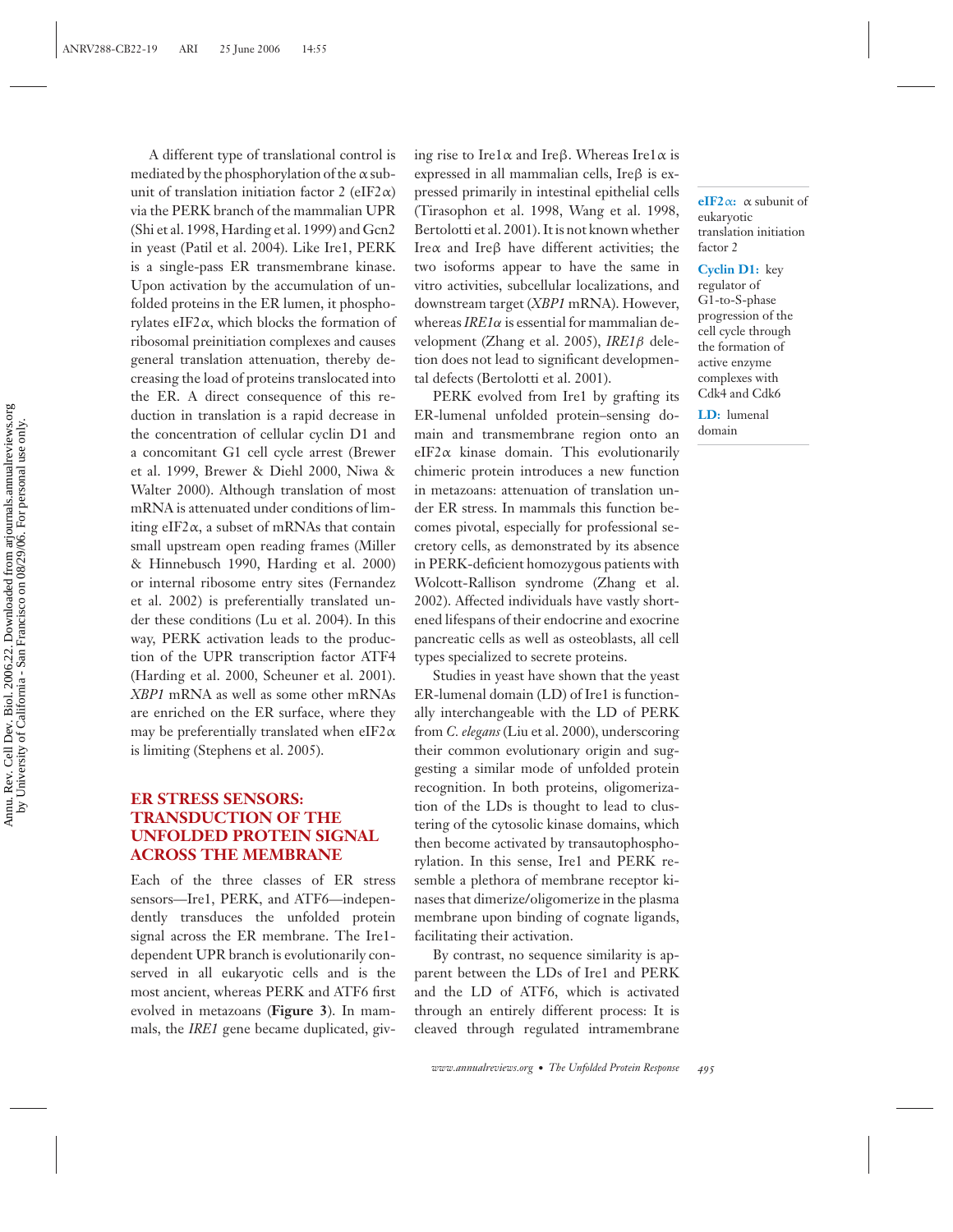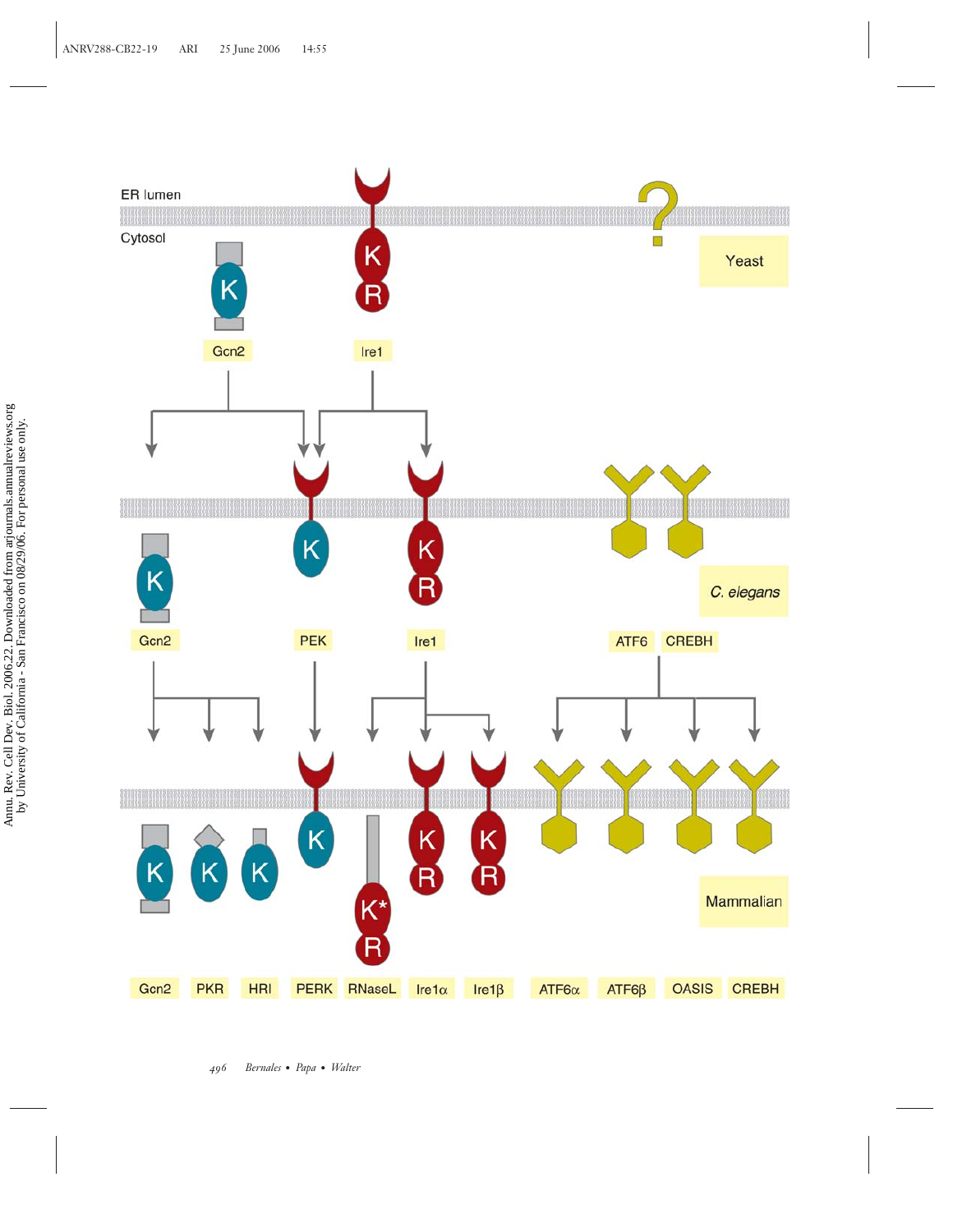proteolysis by Site 1 and Site 2 Proteases under conditions of unfolded protein accumulation, resulting in liberation of soluble ATF6f (Ye et al. 2000). Activation of ATF6 resembles activation of SREBP (Sterol Regulatory Element–Binding Protein), a transcription factor involved in cholesterol sensing and biosynthesis. In the presence of sufficient cholesterol, SREBP is retained in the ER by association with an anchor protein (Insig-1) together with its cholesterol-sensing partner protein Scap. When cholesterol levels become limiting, SREBP is released from the anchor and travels to the Golgi apparatus, where it is proteolyzed to release a functional transcription factor (Gong et al. 2006). By contrast to this well-established paradigm, it is not known how the intracellular localization of ATF6 is modulated in response to unfolded protein accumulation. BiP binding may retain ATF6 in the ER (Shen et al. 2002, J. Shen et al. 2005)

Evolution has spawned another Ire1 descendant, RNaseL, which is a component in the innate immune response (Zhou et al. 1993). RNaseL resembles Ire1 in its gross architecture (**Figure 3**) yet yields a radically different function. It is a soluble, cytosolic protein, with a kinase-like domain and an RNase related to Ire1. Like Ire1, RNaseL contains an N-terminal activation domain (in

this case comprised of a series of ankyrin repeats) that drives dimerization upon ligand binding (Dong & Silverman 1995, Cole et al. 1996, Nakanishi et al. 2005). The ligands are 2 -5 oligoadenylates that are produced in response to interferon signaling when viruses infect mammalian cells (Player & Torrence 1998). Dimerization activates the C-terminal RNase domain, which, in contrast to Ire1's site-specific RNase activity, nonspecifically degrades bulk ribosomal and other RNAs, thereby containing viral infection. It is unknown how the respective RNases of Ire1 and RNaseL discriminate their corresponding substrates.

For Ire1, the kinase is a necessary component of the circuitry that allows transfer of an unfolded protein signal by this sensor. Mutations of catalytically essential kinase active site residues—or residues known to become phosphorylated—demonstrate that Ire1's kinase phosphotransfer function is essential for RNase activation (Shamu & Walter 1996). By contrast, RNaseL has lost phosphotransfer function during the course of evolution, yet its (pseudo)kinase domain is still necessary for activation of its RNase. It is thought that the kinases of Ire1 and RNaseL are dimerization modules and conformational switches that position the attached RNases to control their activation.

# $2^{\prime}$ -5 $^{\prime}$

**oligoadenylates:** molecules formed from ATP of short oligomers of adenosine with 2' to 5' phosphodiester linkages; those of three nucleotides in length or greater bind to and activate RNaseL

### **Figure 3**

Evolutionary relationship of UPR components. The main components of the UPR are conserved through evolution, and many of the protein domains used by the UPR have been duplicated and adapted in higher metazoans, increasing the level of complexity of the response in these organisms. The Gcn2 kinase domain (K) is present in a single gene in yeast; in two genes, *GCN2* and *PEK* (*PERK*), in *C. elegans*; and in four genes—*GCN2*, *PKR*, *HRI*, and *PERK*—in mammalian cells. As such, mammalian cells respond by eIF2 phosphorylation through Gcn2 kinases to four different signals: starvation, double-stranded RNAs, heme, and unfolded proteins in the ER. Yeast *S. cerevisiae* has only Gcn2, but *Schizosaccharomyces pombe* has Gcn2 and two HRIs (Zhan et al. 2004). The PEK/PERK's ER-lumenal domain likely originated from *IRE1*, and both proteins are likely to sense unfolded proteins by similar mechanisms. *IRE1* also gave rise to RNaseL, which inherited the kinase/RNase module (denoted by K and R, respectively). The kinase/endoribonuclease domain of Ire1 can also be found in RNaseL, but the phosphotransfer activity of RNaseL's kinase domain has been lost in evolution. Two ATF6-like unfolded protein sensors in *C. elegans* gave rise to at least four [and possibly more (DenBoer et al. 2005, Stirling & O'Hare 2006)] family members in mammalian cells (ATF6α, ATF6β, OASIS, and CREBH). There is at least one additional way of transducing the unfolded protein signal in yeast (denoted by the *question mark* and defined phenotypically by the S-UPR), but the protein(s) mediating this branch remains to be identified.

←−−−−−−−−−−−−−−−−−−−−−−−−−−−−−−−−−−−−−−−−−−−−−−−−−−−−−−−−−−−−−−−−−−−−−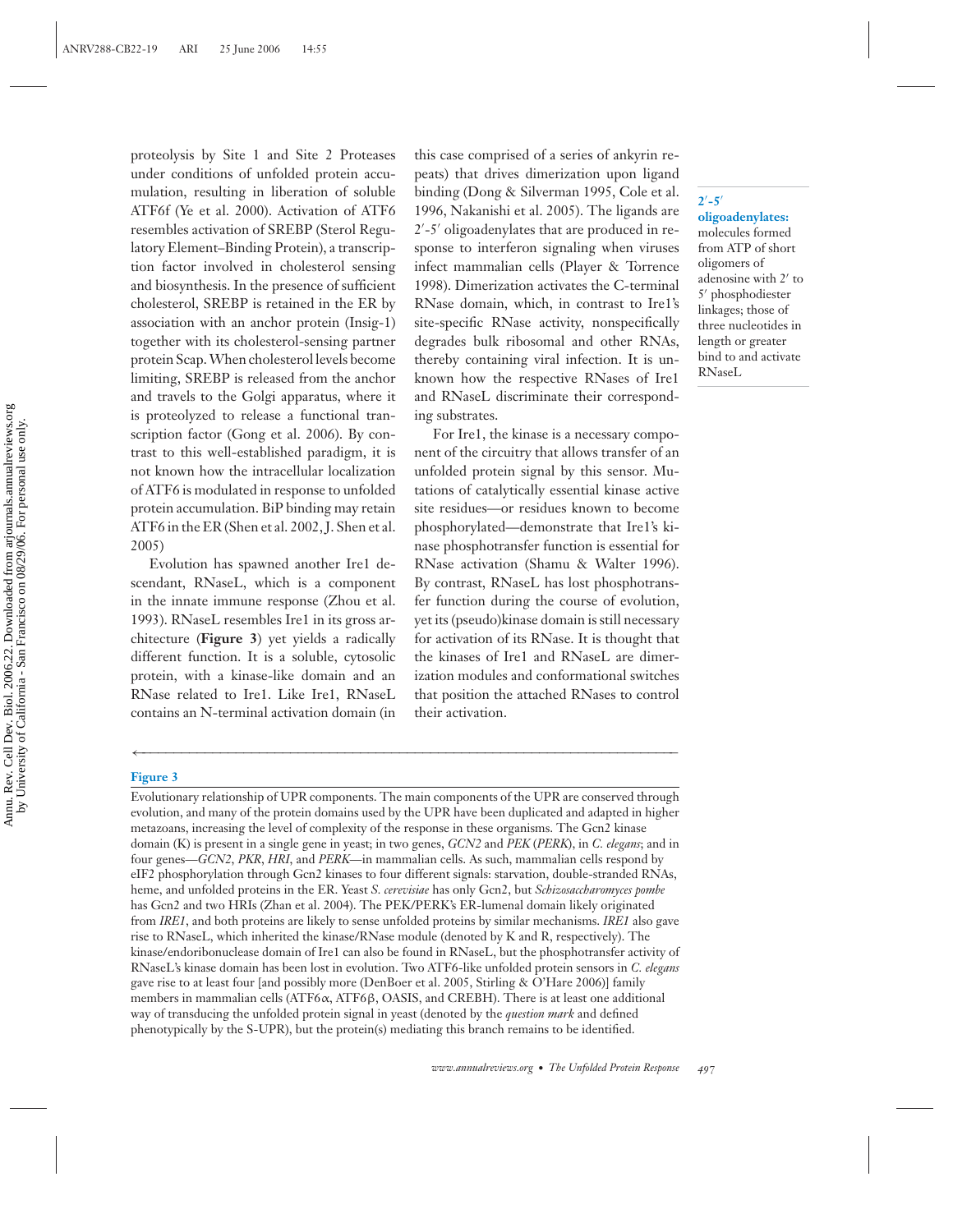**cLD:** core lumenal domain

### **Major histocompatibility complex (MHC):** a

set of membrane proteins displayed on cell surfaces that present small peptide antigens to lymphocytes for immunesurveillance

Adenosine nucleotide binding to the active kinase of Ire1 and to the pseudokinase of RNaseL stimulates the attached RNase activities. Interestingly, the requirement for both the kinase activity and phosphorylation of Ire1 is alleviated if a small ATP mimic, 1NM-PP1, is provided to a mutant Ire1 enzyme that has an expanded active site designed to accommodate 1NM-PP1. Thus, mere binding of a ligand in the active site of Ire1 is sufficient to propagate the unfolded protein signal through the kinase domain, and phosphotransfer can be bypassed (Papa et al. 2003). In response to adenosine nucleotide binding, the kinase domain may switch conformation and/or change its oligomeric state such that the RNase now becomes active. By analogy, the adenosine nucleotide ligand-occupied kinase domain of RNaseL may serve as a module that participates in activation and regulation of the RNase function. The elucidation of the roles of the kinase domains of Ire1 and RNaseL as conformational switches may shed light on the functions of other multidomain proteins containing kinase or enzymatically inactive pseudokinase domains.

The biological role of ligand occupancy is unknown. For Ire1, the in vitro adenosine nucleotide stimulatory effect is most pronounced when ADP is used. If ADP is the natural stimulatory ligand of Ire1's kinase domain in vivo, it may be providing some information about the cell's nutritional state. For instance, ADP levels rise temporarily in proportion to nutritional stress in many professional secretory cells, such as the β-cells of the endocrine pancreas. ATP levels also fluctuate but not as much as ADP levels (because ADP is normally maintained at low concentrations). Thus, ADP is poised to serve as a cofactor—or second messenger—that could signal a starvation state. ADP-mediated conformational changes may increase the dwell time of activated Ire1, serving as complementary input for activation of Ire1 (the other input is unfolded proteins). Protein folding becomes inefficient as the nutritional status of cells declines, triggering the UPR.

Through this mechanism, information about nutritional stress may be relayed to the UPR in the face of energy depletion. As such, Ire1 may have evolved this regulatory mechanism to monitor the energy balance of the cell and to couple this information to activation of the UPR. Indeed, one proposed role of the UPR is that of a nutrition-sensing device, matching protein synthetic activity to energy supply (Kaufman et al. 2002).

# **THE MECHANISM OF SENSING UNFOLDED PROTEINS IN THE ER**

The recent crystal structure of yeast Ire1 LD and structure-guided functional analyses of this domain provide a first glimpse at the mechanism by which unfolded proteins may be recognized in the ER lumen (Credle et al. 2005) (**Figure 4**). The structure revealed an ordered conserved core region (cLD), flanked on either side by disordered and functionally dispensable sequences. Whereas the cLD is a monomer in solution, two cLD monomers associate in an almost perfectly twofold symmetric head-to-head arrangement in the crystal lattice, burying a large interface. The most remarkable feature of the cLD dimer is a deep central groove formed by a β-sheet floor and walls composed of α-helices. In its architecture and dimensions, the groove resembles that of the peptidebinding pocket of major histocompatibility complexes (MHCs) (Bjorkman et al. 1987), suggesting that unfolded polypeptide chains bind there directly.

Mutational analyses suggest that cLD dimers form higher-order oligomers necessary for UPR activation across both headto-head and tail-to-tail interfaces seen in the crystal lattice (Credle et al. 2005). Experimental dimerization of Ire1 mutants with engineered leucine zippers yielded partial activation of the RNase (Liu et al. 2000), perhaps indicating that the activation state of Ire1 is regulated in a continuum depending on the extent of oligomerization. According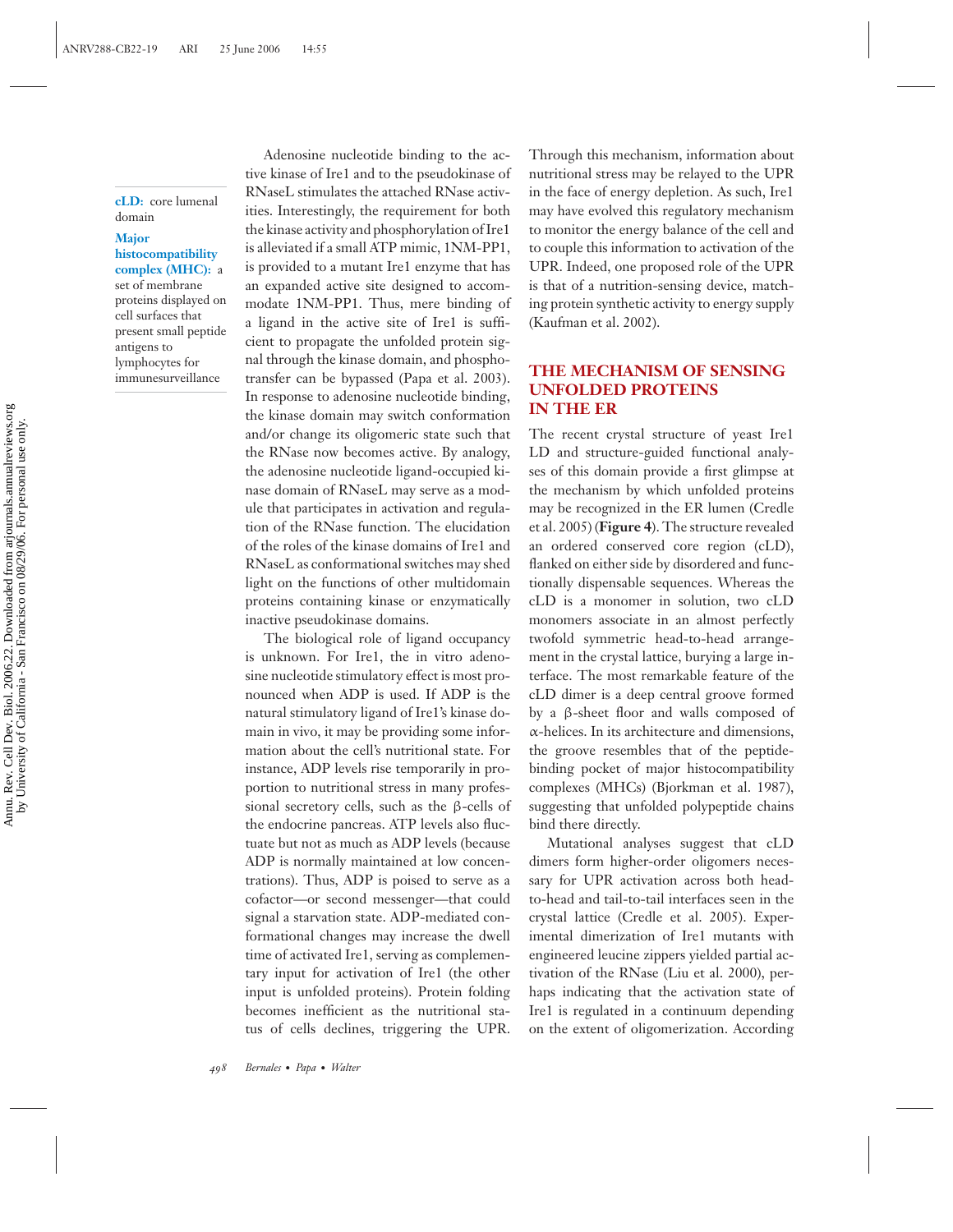

### **Figure 4**

Structure of the Ire1 unfolded protein–sensing domain. (*Top row*) Ribbon diagrams of the cLD dimer (*left*) and MHC-1 (*right*) shown in the same scale for comparison. These two proteins have convergently evolved toward similar architectures, each containing a β-sheet floor on which two α-helices form a deep central groove. Ire1 cLD is a homodimer; the red line demarcates the division between two cLD monomers. (*Bottom row*) A topographic map of cLD and MHC-1 seen from the top. The map displays the grooves as deep canyons of roughly equivalent depths and widths in the two structures. The vertical spacing of the contour lines connecting points of equal depths is  $2 \text{ Å}$ , and different elevations are colored according to the scale provided. The red index line at depth 0 is set in both structures at the point where the rim becomes discontinuous. Relative to this contour, the grooves in both structures are 11-Å deep at their lowest point. The canyon of Ire1 is lined with conserved alternating hydrophobic and polar residues that may recognize unfolded proteins, which are proposed to bind there (modified from Credle et al. 2005).

to this notion, unfolded proteins may tether cLD dimers into higher-order oligomers. In turn, such an event may change the quaternary association of Ire1 in the plane of the ER membrane to position the kinase domains in the cytoplasm optimally for autophosphorylation and RNase activation. Indeed, Ire1 aggregates into higher-order structures (with a stoichiometry greater than dimeric) upon UPR activation (Shamu & Walter 1996),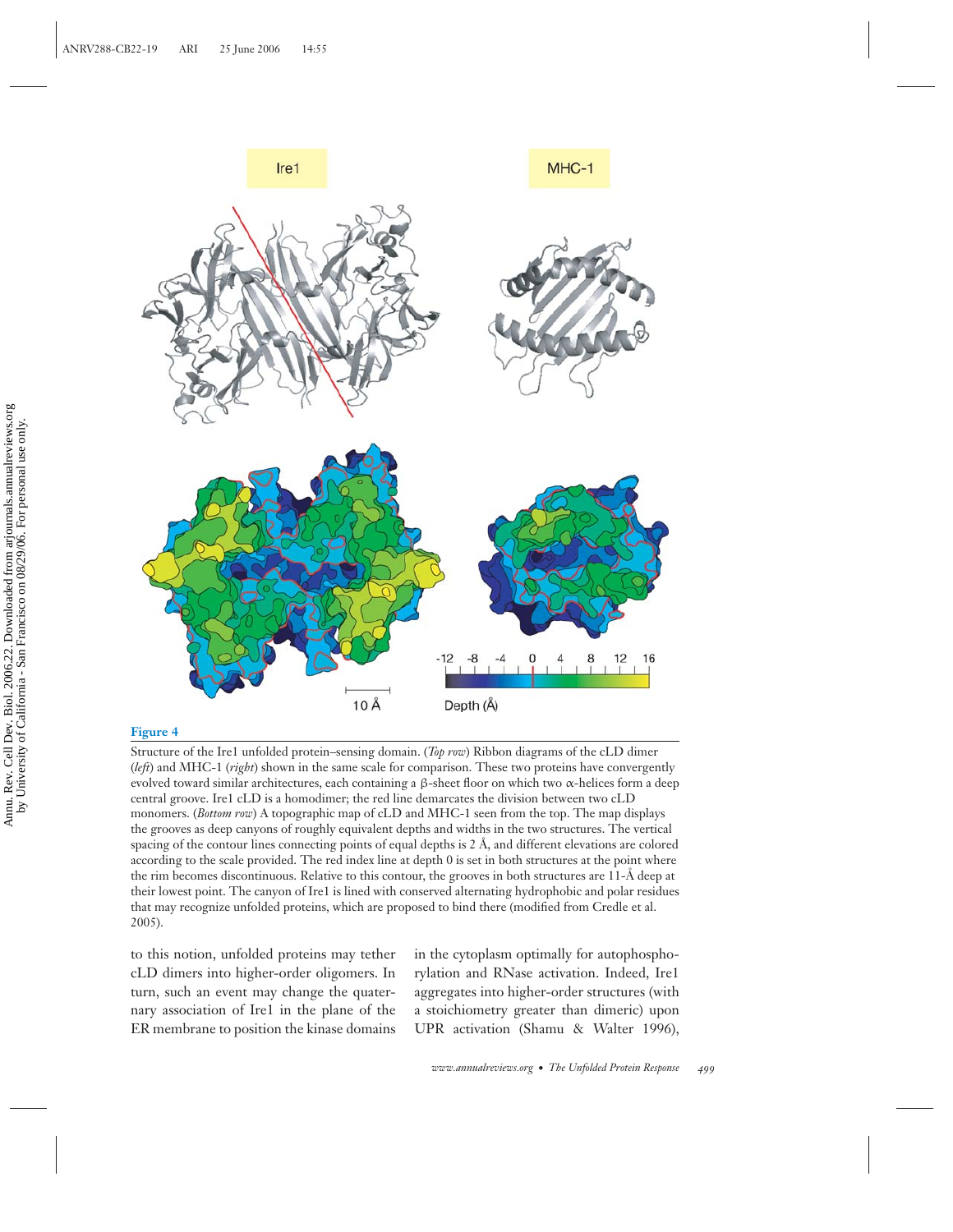resembling the activation mechanism of other membrane-localized sensing proteins (e.g., aspartate chemoreceptors of eubacteria).

The topic of the mechanism by which unfolded proteins are recognized in the ER lumen has generated lively debate. Previous models ascribed a negative regulatory role to the ER chaperone BiP (Bertolotti et al. 2000, Okamura et al. 2000). It was proposed that, as BiP binds to the LD of Ire1, it acts as a negative regulator, thus preventing Ire1 activation. This notion derives from the observation that Ire1 activation is temporally linked to reversible dissociation from BiP. In this view, free BiP levels fall as BiP engages unfolded proteins, and Ire1 becomes free to selfassociate and activate. However, genetic and structural evidence supporting the idea that BiP dissociation causes, rather than simply being correlated with, Ire1 activation has not been readily forthcoming. Furthermore, this previous model was fraught with inconsistencies. First, BiP is present in the ER lumen at very high concentrations (in the millimolar range). Therefore, the UPR would not become activated unless and until large concentrations of unfolded proteins accumulated to provide a sufficiently large sink for free BiP. However, the UPR seems to respond to small fluctuations in the ER protein folding state, as would seem appropriate for a sensor that adjusts the ER protein folding capacity homeostatically. Second, recent studies identified the BiP-binding site in Ire1 to lie outside the cLD and showed that deletion of this region did not impair Ire1 regulation by the presence or absence of unfolded protein (Kimata et al. 2004, Oikawa et al. 2005).

Structure-guided analyses of LD provoke a new model wherein BiP binding and release in Ire1 activation are irrelevant or possibly only important under extreme activation conditions when the pool of free BiP becomes severely depleted. Such situations may arise under nonphysiological experimental conditions or upon prolonged UPR induction. BiP release under such conditions may serve to enter a different activation state, perhaps signaling that the UPR is not able to reestablish homeostasis in the ER and leading the cell down an apoptotic pathway. Conversely, BiP binding may dampen activation of Ire1 under conditions of mild unfolded protein accumulation (i.e., during conditions that may be dealt with through existing concentrations of ER chaperones). In this view, BiP binding would buffer Ire1 against normal fluctuations of ER unfolded proteins, thereby reducing "noise" in UPR signaling.

The gross resemblance of Ire1 cLD to the peptide binding domain of MHC suggests that unfolded proteins bind in the groove (**Figure 4**). Indeed, the groove is lined with a phylogenetically conserved patchwork of hydrophobic and polar amino acid side chains. Their substitution to alanine reduces UPR signaling (Credle et al. 2005). Thus, unfolded polypeptide chains and/or possibly partially folded proteins with exposed loops on their surface may bind to Ire1 directly in this groove, providing the primary signal mediating its activation.

If the groove in cLD indeed serves to bind portions of unfolded polypeptides, a variety of different—yet not mutually exclusive mechanisms may provide the means for recognition. Hsp70-type chaperones such as BiP recognize a signature motif on unfolded proteins, which consists of hydrophobic amino acids in every other position (Flynn et al. 1991, Blond-Elguindi et al. 1993). Such a sequence resembles a β-strand, one side of which is destined to pack onto the hydrophobic core of a folded protein but has not yet been properly accommodated in the protein fold. Indeed, the groove in cLD contains a patchwork of conserved hydrophobic and hydrophilic residues. Thus, recognition of specific side chains or classes of side chains in preferred positions may play an important part in unfolded protein recognition by cLD.

Although sequence specificity may influence binding of particular polypeptides to cLD, the simple property of accessibility by itself may allow discrimination between the folded and unfolded states. By analogy,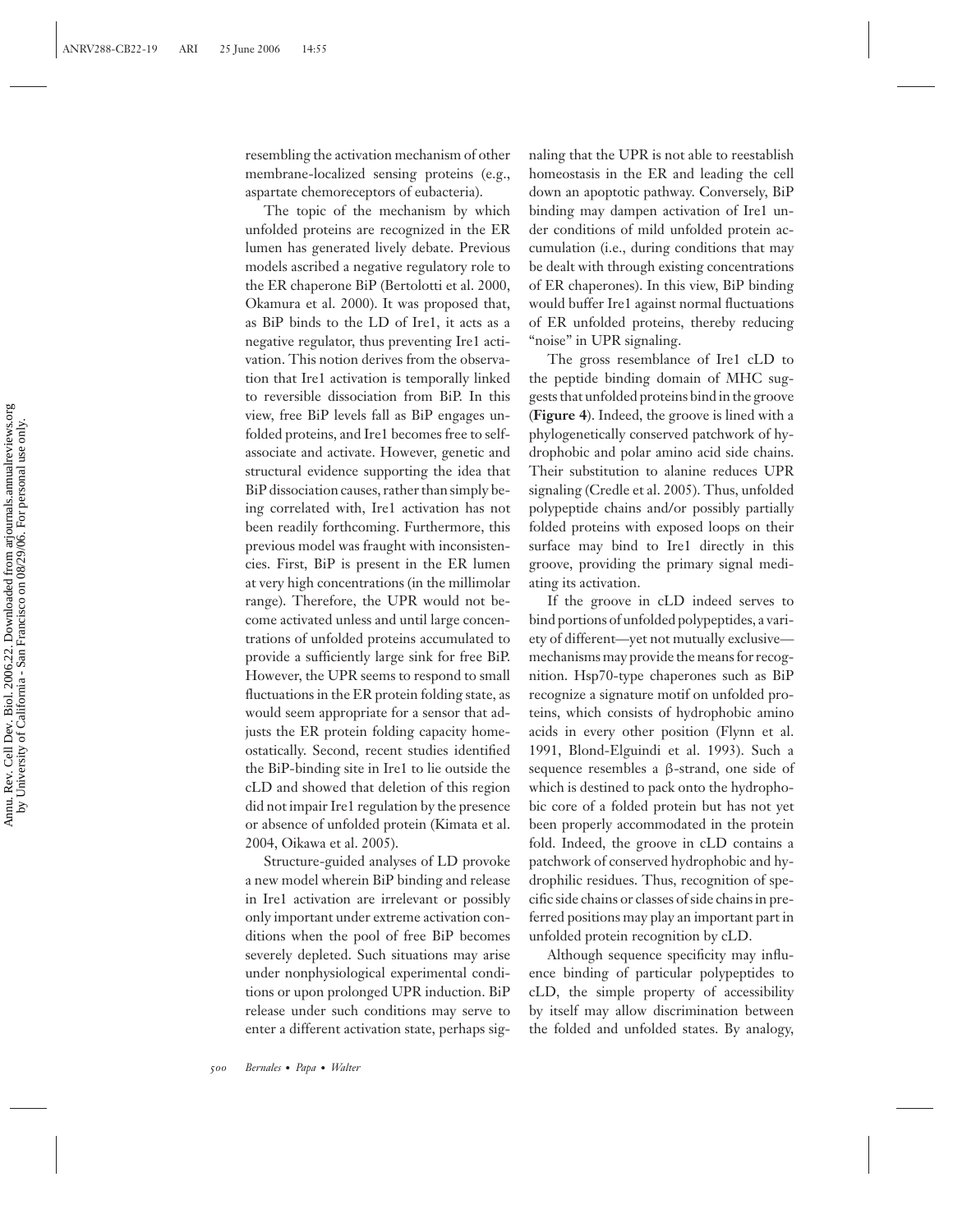unfolding of ER proteins exposes interior regions to UDP-Glc glycoprotein glucosyltransferase, a quality-control activity of the ER. The enzyme recognizes innermost sugars in the oligosaccharide moiety and hydrophobic polypeptide cores that become accessible only in misfolded glycoproteins (Trombetta & Parodi 2005). Given the depth of the cLD groove, it is inaccessible to surface residues on compactly folded proteins. In the extreme, interactions in the groove may be limited to backbone contacts only, paying little or no attention to the amino acid sequence of the polypeptide. On the other hand, these mechanisms need not be mutually exclusive, and both accessibility and sequence specificity may be important parameters in recognition of the unfolded protein by cLD. The next challenge in the field is to ascertain whether

cLD binds unfolded proteins through these or yet other means.

Ultimately, it will be important to compare and contrast the mechanistic details of unfolded protein recognition by each of the different sensor proteins in the ER. PERK and Ire share a basic molecular architecture of the cLD but may differ in unfolded protein binding strength or kinetics. Similarly, the ATF6 like sensors may recognize unfolded proteins with distinct binding characteristics. Thus, the individual branches of the UPR may be activated differentially (Yoshida et al. 2003), perhaps by fine-tuning the response to a particular signature of the inducing signal or causing a particular temporal sequence to engage the UPR transcriptional effectors. Without question, much of the physiological importance of the UPR circuitry remains to be discovered.

### **SUMMARY POINTS**

- 1. The unfolded protein response (UPR) is a homeostatic signaling pathway that adjusts ER protein folding capacity according to need.
- 2. The UPR employs three types of sensors that recognize unfolded proteins in the ER lumen and activate separate branches of the signaling network. Structural modules and mechanistic concepts are phylogenetically conserved; some have been duplicated and rearranged in evolution to generate higher complexity.
- 3. The UPR employs a variety of mechanisms in signal transduction, including regulated splicing, translational control, and regulated proteolysis.
- 4. The transcriptional output of the UPR is determined by the combinatorial action of the transcription factors activated through its signaling branches.
- 5. Structural and mutational analyses of the Ire1 unfolded protein-sensing domain suggest that unfolded proteins are recognized in the ER lumen by binding to Ire1 directly.

### **FUTURE ISSUES**

- 1. If the UPR cannot reestablish ER homeostasis, cells commit to apoptosis. It is unknown how, mechanistically, this important binary life/death decision is made.
- 2. The three branches of the UPR use different unfolded protein sensors. It is unknown whether they recognize unfolded proteins differently and thus allow for differentiated responses that are tailored to specific needs. We have only incomplete information regarding the scope of the UPR transcriptional programs and how they relate to cell type or ER-stress-specific needs.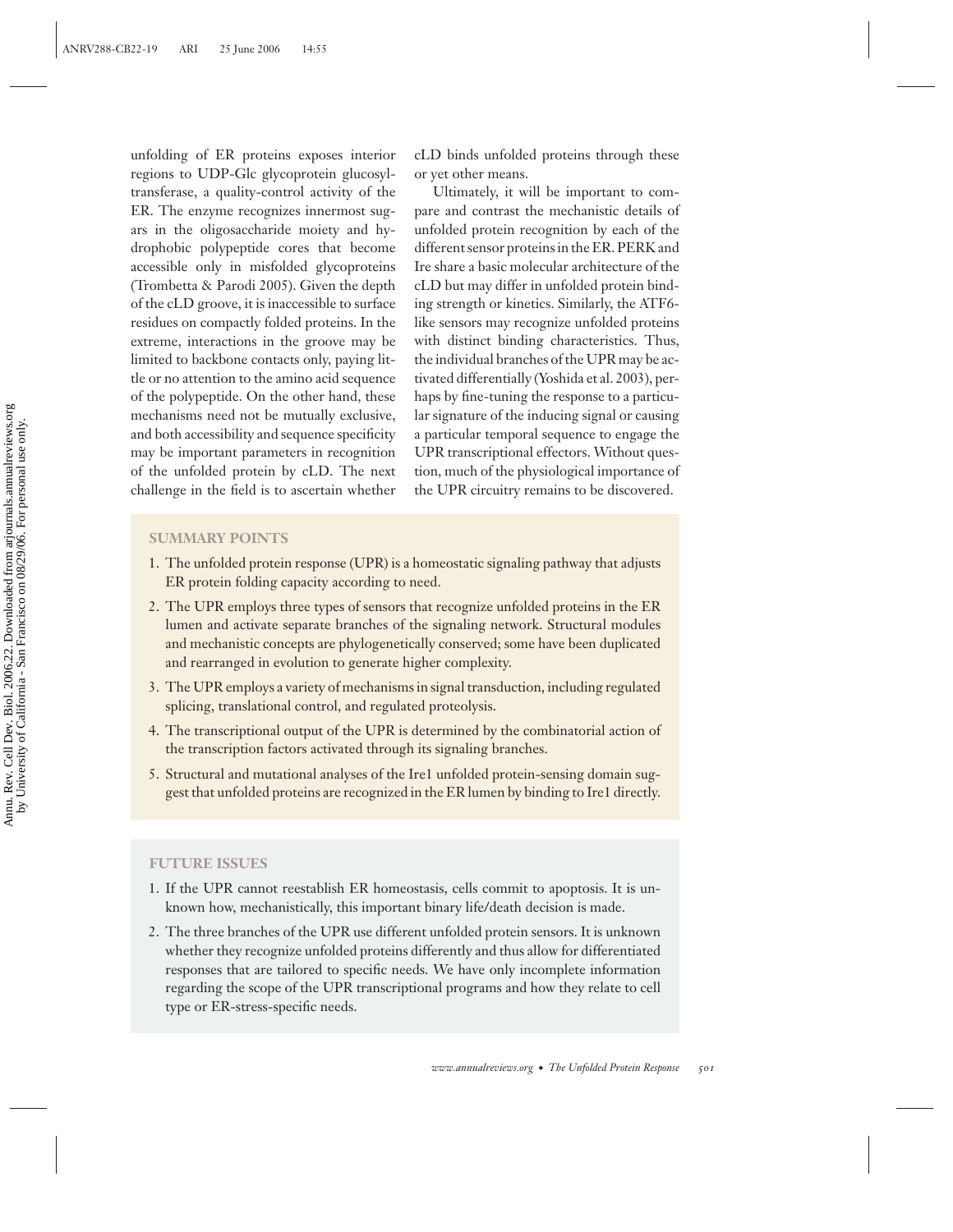3. Many exciting mechanistic details of the signal transduction devices in the UPR remain to be explored. How are unfolded proteins recognized? How does the Ire1 kinase domain activate the RNase function? How is the  $ER \rightarrow$  Golgi movement of ATF6 regulated? How is translation regulated by the *HAC1* mRNA intron? How does Ire1 recognize the splice site with such high specificity?

### **ACKNOWLEDGMENTS**

The authors wish to thank Tomás Aragón, Jason Brickner, Alex Engel, Scott Oakes, and Tobias Walther for their valuable comments on the manuscript. This work was supported by an American Heart Predoctoral Fellowship for S.B. and by grants from the National Institutes of Health to F.R.P. and P.W. P.W. is an Investigator of the Howard Hughes Medical Institute.

### LITERATURE CITED

- Bartel DP. 2004. MicroRNAs: genomics, biogenesis, mechanism, and function. *Cell* 116(2):281–97
- Bertolotti A, Wang X, Novoa I, Jungreis R, Schlessinger K, et al. 2001. Increased sensitivity to dextran sodium sulfate colitis in IRE1 β-deficient mice. *J. Clin. Invest.* 107(5):585–93
- Bertolotti A, Zhang Y, Hendershot LM, Harding HP, Ron D. 2000. Dynamic interaction of BiP and ER stress transducers in the unfolded-protein response. *Nat. Cell Biol.* 2(6):326–32
- Bjorkman PJ, Saper MA, Samraoui B, Bennett WS, Strominger JL, Wiley DC. 1987. Structure of the human class I histocompatibility antigen, HLA-A2. *Nature* 329(6139):506–12
- Brewer JW, Diehl JA. 2000. PERK mediates cell-cycle exit during the mammalian unfolded protein response. *Proc. Natl. Acad. Sci. USA* 97(23):12625–30
- Brewer JW, Hendershot LM, Sherr CJ, Diehl JA. 1999. Mammalian unfolded protein response inhibits cyclin D1 translation and cell-cycle progression. *Proc. Natl. Acad. Sci. USA* 96(15):8505–10
- Blond-Elguindi S, Cwirla SE, Dower WJ, Lipshutz RJ, Sprang SR, et al. 1993. Affinity panning of a library of peptides displayed on bacteriophages reveals the binding specificity of BiP. *Cell* 75(4):717–28
- Brickner JH, Walter P. 2004. Gene recruitment of the activated INO1 locus to the nuclear membrane. *PLoS Biol.* 2(11):e342
- Calfon M, Zeng H, Urano F, Till JH, Hubbard SR, et al. 2002. IRE1 couples endoplasmic reticulum load to secretory capacity by processing the XBP-1 mRNA. *Nature* 415(6867):92–96
- Chapman RE, Walter P. 1997. Translational attenuation mediated by an mRNA intron. *Curr. Biol.* 7(11):850–59
- Cole JL, Carroll SS, Kuo LC. 1996. Stoichiometry of 2',5'-oligoadenylate-induced dimerization of ribonuclease L. A sedimentation equilibrium study. *J. Biol. Chem.* 271(8):3979–81
- Cox JS, Chapman RE, Walter P. 1997. The unfolded protein response coordinates the production of endoplasmic reticulum protein and endoplasmic reticulum membrane. *Mol. Biol. Cell* 8(9):1805–14
- Cox JS, Shamu CE, Walter P. 1993. Transcriptional induction of genes encoding endoplasmic reticulum resident proteins requires a transmembrane protein kinase. *Cell* 73(6):1197–206
- Cox JS, Walter P. 1996. A novel mechanism for regulating activity of a transcription factor that controls the unfolded protein response. *Cell* 87(3):391–404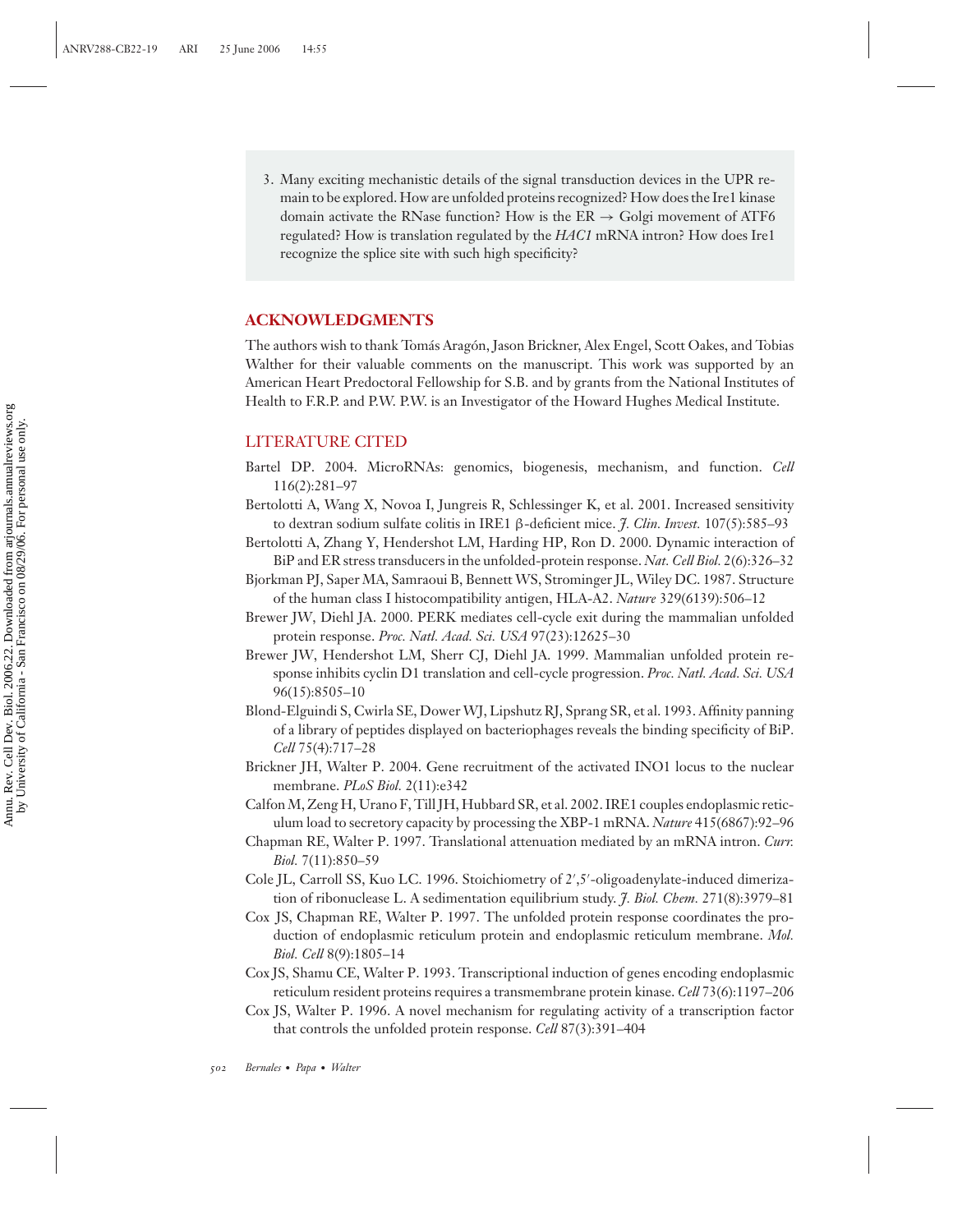- Credle JJ, Finer-Moore JS, Papa FR, Stroud RM, Walter P. 2005. On the mechanism of sensing unfolded protein in the endoplasmic reticulum. *Proc. Natl. Acad. Sci. USA* 102(52):18773– 84
- DenBoer LM, Hardy-Smith PW, Hogan MR, Cockram GP, Audas TE, Lu R. 2005. Luman is capable of binding and activating transcription from the unfolded protein response element. *Biochem. Biophys. Res. Commun.* 331(1):113–19
- Dong B, Silverman RH. 1995. 2-5A-dependent RNase molecules dimerize during activation by 2-5A. *J. Biol. Chem.* 270(8):4133–37
- Ellgaard L, Helenius A. 2003. Quality control in the endoplasmic reticulum. *Nat. Rev. Mol. Cell. Biol.* 4(3):181–91
- Feldman DE, Chauhan V, Koong AC. 2005. The unfolded protein response: a novel component of the hypoxic stress response in tumors. *Mol. Cancer Res.* 3(11):597–605
- Fernandez J, Bode B, Koromilas A, Diehl JA, Krukovets I, et al. 2002. Translation mediated by the internal ribosome entry site of the cat-1 mRNA is regulated by glucose availability in a PERK kinase-dependent manner. *J. Biol. Chem.* 277(14):11780–87
- Flynn GC, Pohl J, Flocco MT, Rothman JE. 1991. Peptide-binding specificity of the molecular chaperone BiP. *Nature* 353(6346):726–30
- Gass JN, Gifford NM, Brewer JW. 2002. Activation of an unfolded protein response during differentiation of antibody-secreting B cells. *J. Biol. Chem.* 277(50):49047–54
- Gong Y, Lee JN, Lee PC, Goldstein JL, Brown MS, Ye J. 2006. Sterol-regulated ubiquitination and degradation of Insig-1 creates a convergent mechanism for feedback control of cholesterol synthesis and uptake. *Cell Metab.* 3(1):15–24
- Greenberg ML, Goldwasser P, Henry SA. 1982. Characterization of a yeast regulatory mutant constitutive for synthesis of inositol-1-phosphate synthase. *Mol. Gen. Genet.* 186(2):157–63
- Harding HP, Novoa I, Zhang Y, Zeng H, Wek R, et al. 2000. Regulated translation initiation controls stress-induced gene expression in mammalian cells. *Mol. Cell* 6(5):1099–108
- Harding HP, Zhang Y, Ron D. 1999. Protein translation and folding are coupled by an endoplasmic-reticulum-resident kinase. *Nature* 397(6716):271–74
- Harding HP, Zhang Y, Zeng H, Novoa I, Lu PD, et al. 2003. An integrated stress response regulates amino acid metabolism and resistance to oxidative stress. *Mol. Cell* 11(3):619–33
- Hiller MM, Finger A, Schweiger M, Wolf DH. 1996. ER degradation of a misfolded luminal protein by the cytosolic ubiquitin-proteasome pathway. *Science* 273(5282):1725–28
- Hitomi J, Katayama T, Eguchi Y, Kudo T, Taniguchi M, et al. 2004. Involvement of caspase-4 in endoplasmic reticulum stress-induced apoptosis and Aβ-induced cell death. *J. Cell Biol.* 165(3):347–56
- Iwakoshi NN, Lee AH, Vallabhajosyula P, Otipoby KL, Rajewsky K, Glimcher LH. 2003. Plasma cell differentiation and the unfolded protein response intersect at the transcription factor XBP-1. *Nat. Immunol.* 4(4):321–29
- Kaufman RJ, Scheuner D, Schroder M, Shen X, Lee K, et al. 2002. The unfolded protein response in nutrient sensing and differentiation. *Nat. Rev. Mol. Cell Biol.* 3(6):411–21
- Kawahara T, Yanagi H, Yura T, Mori K. 1997. Endoplasmic reticulum stress-induced mRNA splicing permits synthesis of transcription factor Hac1p/Ern4p that activates the unfolded protein response. *Mol. Biol. Cell* 8(10):1845–62
- Kimata Y, Oikawa D, Shimizu Y, Ishiwata-Kimata Y, Kohno K. 2004. A role for BiP as an adjustor for the endoplasmic reticulum stress-sensing protein Ire1. *J. Cell Biol.* 167(3):445– 56
- Kohno K, Normington K, Sambrook J, Gething MJ, Mori K. 1993. The promoter region of the yeast KAR2 (BiP) gene contains a regulatory domain that responds to the presence of unfolded proteins in the endoplasmic reticulum. *Mol. Cell Biol.* 13(2):877–90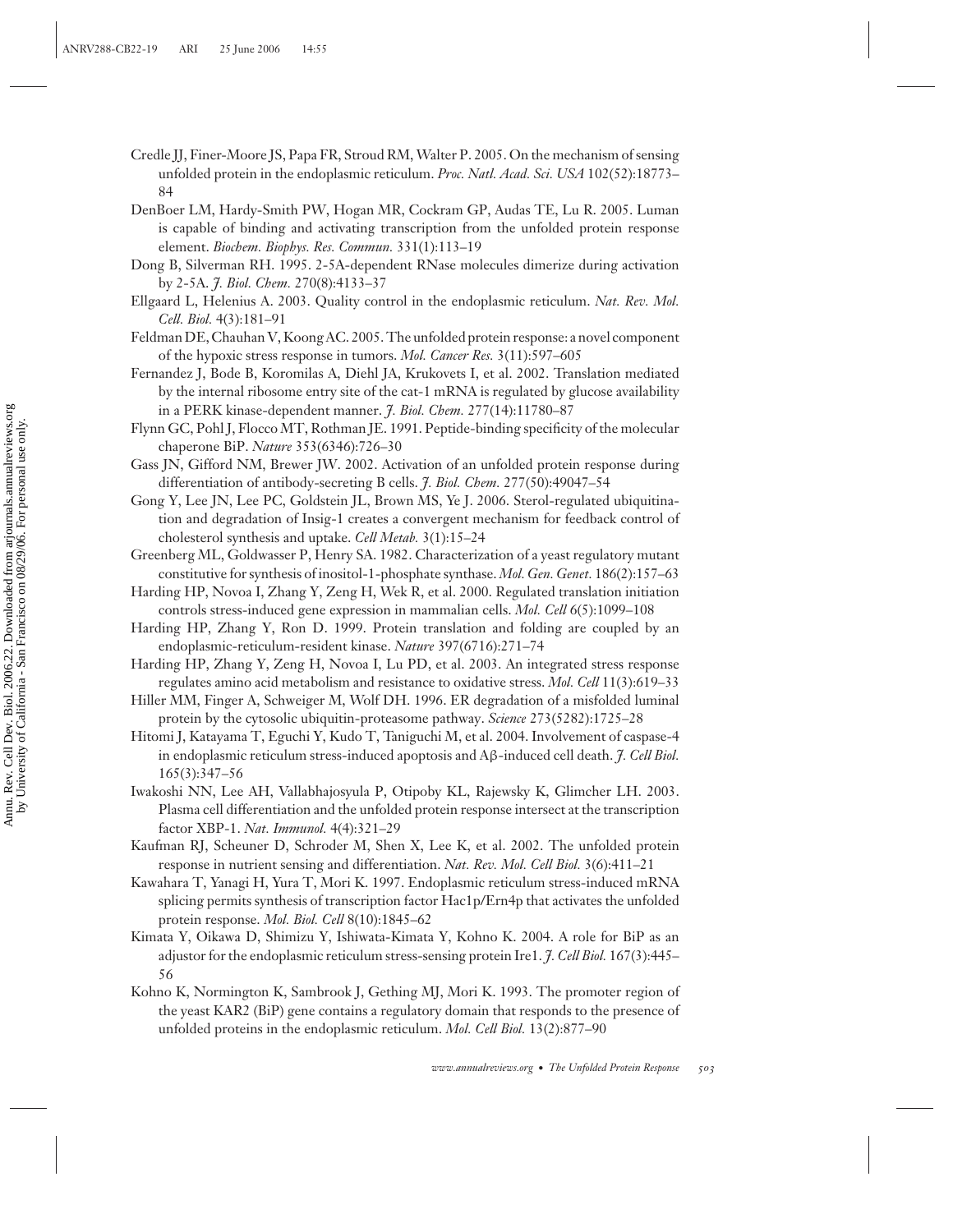- Kokame K, Kato H, Miyata T. 2001. Identification of ERSE-II, a new *cis*-acting element responsible for the ATF6-dependent mammalian unfolded protein response. *J. Biol. Chem.* 276(12):9199–205
- Kondo S, Murakami T, Tatsumi K, Ogata M, Kanemoto S, et al. 2005. OASIS, a CREB/ATFfamily member, modulates UPR signaling in astrocytes. *Nat. Cell. Biol.* 7(2):186–94
- Leber JH, Bernales S, Walter P. 2004. IRE1-independent gain control of the unfolded protein response. *PLoS Biol.* 2(8):E235
- Lee AH, Iwakoshi NN, Glimcher LH. 2003. XBP-1 regulates a subset of endoplasmic reticulum resident chaperone genes in the unfolded protein response. *Mol. Cell Biol.* 23(21):7448–59
- Lee RC, Feinbaum RL, Ambros V. 1993. The *C*. *elegans* heterochronic gene lin-4 encodes small RNAs with antisense complementarity to lin-14. *Cell* 75(5):843–54
- Li M, Baumeister P, Roy B, Phan T, Foti D, et al. 2000. ATF6 as a transcription activator of the endoplasmic reticulum stress element: thapsigargin stress-induced changes and synergistic interactions with NF-Y and YY1. *Mol. Cell Biol.* 20(14):5096–106
- Liu CY, Schroder M, Kaufman RJ. 2000. Ligand-independent dimerization activates the stress response kinases IRE1 and PERK in the lumen of the endoplasmic reticulum. *J. Biol. Chem.* 275(32):24881–85
- Lu PD, Harding HP, Ron D. 2004. Translation reinitiation at alternative open reading frames regulates gene expression in an integrated stress response. *J. Cell Biol.* 167(1):27–33
- Ma Y, Brewer JW, Diehl JA, Hendershot LM. 2002. Two distinct stress signaling pathways converge upon the CHOP promoter during the mammalian unfolded protein response. *J. Mol. Biol.* 318(5):1351–65
- Ma Y, Hendershot LM. 2004. The role of the unfolded protein response in tumor development: friend or foe? *Nat*. *Rev. Cancer* 4(12):966–77
- McCullough KD, Martindale JL, Klotz LO, Aw TY, Holbrook NJ. 2001. Gadd153 sensitizes cells to endoplasmic reticulum stress by down-regulating Bcl2 and perturbing the cellular redox state. *Mol. Cell Biol.* 21(4):1249–59
- Meusser B, Hirsch C, Jarosch E, Sommer T. 2005. ERAD: the long road to destruction. *Nat. Cell. Biol.* 7(8):766–72
- Miller PF, Hinnebusch AG. 1990. *cis*-acting sequences involved in the translational control of GCN4 expression. *Biochim. Biophys. Acta* 1050(1–3):151–54
- Mori K, Kawahara T, Yoshida H, Yanagi H, Yura T. 1996. Signalling from endoplasmic reticulum to nucleus: transcription factor with a basic-leucine zipper motif is required for the unfolded protein-response pathway. *Genes Cells* 1(9):803–17
- Mori K, Ma W, Gething MJ, Sambrook J. 1993. A transmembrane protein with a cdc2+/CDC28-related kinase activity is required for signaling from the ER to the nucleus. *Cell* 74(4):743–56
- Mori K, Sant A, Kohno K, Normington K, Gething MJ, Sambrook JF. 1992. A 22 bp *cis*-acting element is necessary and sufficient for the induction of the yeast KAR2 (BiP) gene by unfolded proteins. *EMBO J.* 11(7):2583–93
- Nakagawa T, Zhu H, Morishima N, Li E, Xu J, et al. 2000. Caspase-12 mediates endoplasmicreticulum-specific apoptosis and cytotoxicity by amyloid-β. *Nature* 403(6765):98–103
- Nakanishi M, Tanaka N, Mizutani Y, Mochizuki M, Ueno Y, et al. 2005. Functional characterization of 2 ,5 -linked oligoadenylate binding determinant of human RNase L. *J. Biol. Chem.* 280(50):41694–99
- Natarajan K, Meyer MR, Jackson BM, Slade D, Roberts C, et al. 2001. Transcriptional profiling shows that Gcn4p is a master regulator of gene expression during amino acid starvation in yeast. *Mol. Cell Biol.* 21(13):4347–68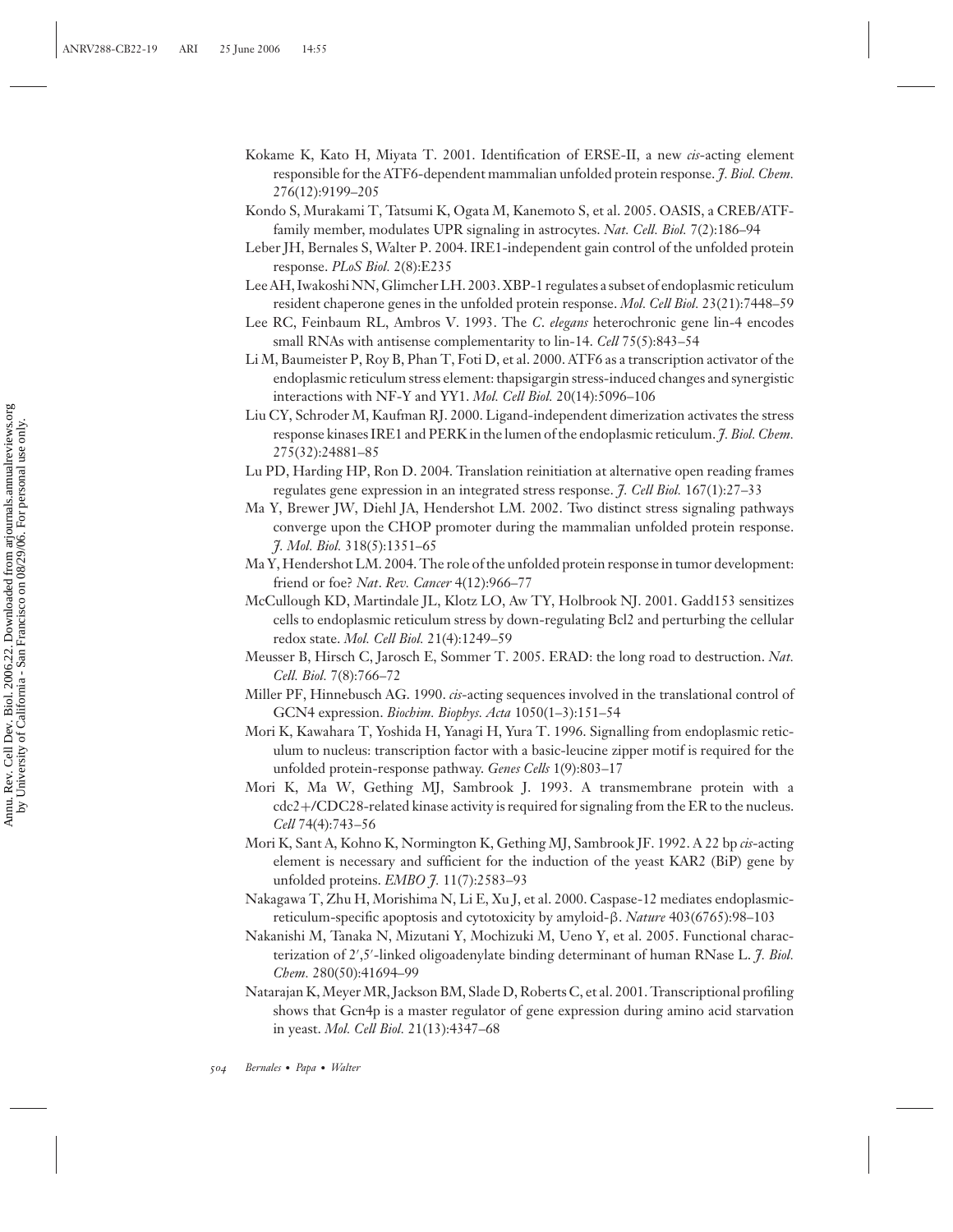- Niwa M, Patil CK, DeRisi J, Walter P. 2005. Genome-scale approaches for discovering novel nonconventional splicing substrates of the Ire1 nuclease. *Genome Biol.* 6(1):R3
- Niwa M, Walter P. 2000. Pausing to decide. *Proc. Natl. Acad. Sci. USA* 97(23):12396–97 Novoa I, Zhang Y, Zeng H, Jungreis R, Harding HP, Ron D. 2003. Stress-induced gene expres
	- sion requires programmed recovery from translational repression.*EMBO J.* 22(5):1180–87
- Oikawa D, Kimata Y, Takeuchi M, Kohno K. 2005. An essential dimer-forming subregion of the endoplasmic reticulum stress sensor Ire1. *Biochem. J.* 391(Pt. 1):135–42
- Okada T, Yoshida H, Akazawa R, Negishi M, Mori K. 2002. Distinct roles of activating transcription factor 6 (ATF6) and double-stranded RNA-activated protein kinase-like endoplasmic reticulum kinase (PERK) in transcription during the mammalian unfolded protein response. *Biochem. J.* 366(Pt. 2):585–94
- Okamura K, Kimata Y, Higashio H, Tsuru A, Kohno K. 2000. Dissociation of Kar2p/BiP from an ER sensory molecule, Ire1p, triggers the unfolded protein response in yeast. *Biochem. Biophys. Res. Commun.* 279(2):445–50
- Omori Y, Imai J, Watanabe M, Komatsu T, Suzuki Y, et al. 2001. CREB-H: a novel mammalian transcription factor belonging to the CREB/ATF family and functioning via the box-B element with a liver-specific expression. *Nucleic Acids Res.* 29(10):2154–62
- Papa FR, Zhang C, Shokat K, Walter P. 2003. Bypassing a kinase activity with an ATPcompetitive drug. *Science* 302(5650):1533–37
- Patil CK, Li H, Walter P. 2004. Gcn4p and novel upstream activating sequences regulate targets of the unfolded protein response. *PLoS Biol.* 2(8):E246
- Player MR, Torrence PF. 1998. The 2-5A system: modulation of viral and cellular processes through acceleration of RNA degradation. *Pharmacol. Ther.* 78(2):55–113
- Qu D, Teckman JH, Omura S, Perlmutter DH. 1996. Degradation of a mutant secretory protein, α1-antitrypsin Z, in the endoplasmic reticulum requires proteasome activity. *J. Biol. Chem.* 271(37):22791–95
- Reimold AM, Iwakoshi NN, Manis J, Vallabhajosyula P, Szomolanyi-Tsuda E, et al. 2001. Plasma cell differentiation requires the transcription factor XBP-1. *Nature* 412(6844):300– 37
- Römisch K. 2005. Endoplasmic reticulum-associated degradation. Annu. Rev. Cell Dev. Biol. 21:435–56
- Ruegsegger U, Leber JH, Walter P. 2001. Block of HAC1 mRNA translation by long-range base pairing is released by cytoplasmic splicing upon induction of the unfolded protein response. *Cell* 107(1):103–14
- Scheuner D, Song B, McEwen E, Liu C, Laybutt R, et al. 2001. Translational control is required for the unfolded protein response and in vivo glucose homeostasis. *Mol. Cell* 7(6):1165–76
- Scorrano L, Oakes SA, Opferman JT, Cheng EH, Sorcinelli MD, et al. 2003. BAX and BAK regulation of endoplasmic reticulum Ca<sup>2</sup>+: a control point for apoptosis. *Science* 300(5616):135–39
- Shaffer AL, Shapiro-Shelef M, Iwakoshi NN, Lee AH, Qian SB, et al. 2004. XBP1, downstream of Blimp-1, expands the secretory apparatus and other organelles, and increases protein synthesis in plasma cell differentiation. *Immunity* 21(1):81–93
- Shamu CE, Walter P. 1996. Oligomerization and phosphorylation of the Ire1p kinase during intracellular signaling from the endoplasmic reticulum to the nucleus. *EMBO J.* 15(12):3028–39
- Shen J, Chen X, Hendershot L, Prywes R. 2002. ER stress regulation of ATF6 localization by dissociation of BiP/GRP78 binding and unmasking of Golgi localization signals. *Dev. Cell* 3(1):99–111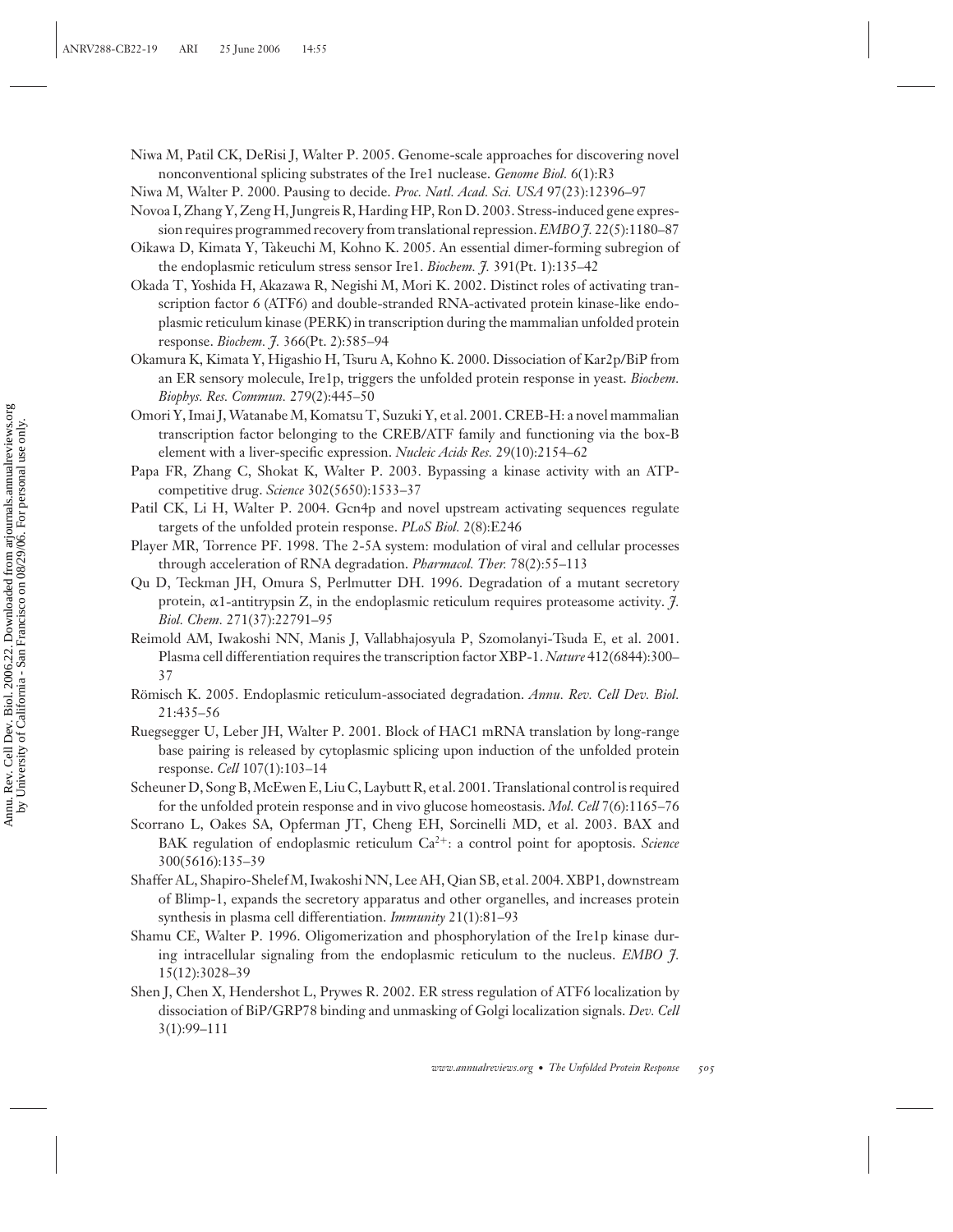- Shen X, Ellis RE, Lee K, Liu CY, Yang K, et al. 2001. Complementary signaling pathways regulate the unfolded protein response and are required for *C*. *elegans* development. *Cell* 107(7):893–03
- Shen X, Ellis RE, Sakaki K, Kaufman RJ. 2005. Genetic interactions due to constitutive and inducible gene regulation mediated by the unfolded protein response in *C. elegans*. *PLoS Genet.* 1(3):e37
- Shen J, Snapp EL, Lippincott-Schwartz J, Prywes R. 2005. Stable binding of ATF6 to BiP in the endoplasmic reticulum stress response. *Mol. Cell Biol.* 25(3):921–32
- Shi Y, Vattem KM, Sood R, An J, Liang J, et al. 1998. Identification and characterization of pancreatic eukaryotic initiation factor  $2 \alpha$ -subunit kinase, PEK, involved in translational control. *Mol. Cell Biol.* 18(12):7499–509
- Sidrauski C, Cox JS, Walter P. 1996. tRNA ligase is required for regulated mRNA splicing in the unfolded protein response. *Cell* 87(3):405–13
- Sidrauski C, Walter P. 1997. The transmembrane kinase Ire1p is a site-specific endonuclease that initiates mRNA splicing in the unfolded protein response. *Cell* 90(6):1031–39
- Sriburi R, Jackowski S, Mori K, Brewer JW. 2004. XBP1: a link between the unfolded protein response, lipid biosynthesis, and biogenesis of the endoplasmic reticulum. *J. Cell Biol.* 167(1):35–41
- Stephens SB, Dodd RD, Brewer JW, Lager PJ, Keene JD, Nicchitta CV. 2005. Stable ribosome binding to the endoplasmic reticulum enables compartment-specific regulation of mRNA translation. *Mol. Biol. Cell* 16(12):5819–31
- Stirling J, O'Hare P. 2006. CREB4, a transmembrane bZip transcription factor and potential new substrate for regulation and cleavage by S1P. *Mol. Biol. Cell* 17(1):413–26
- Stitzel ML, Durso R, Reese JC. 2001. The proteasome regulates the UV-induced activation of the AP-1-like transcription factor Gcn4. *Genes Dev.* 15(2):128–33
- Tirasophon W, Welihinda AA, Kaufman RJ. 1998. A stress response pathway from the endoplasmic reticulum to the nucleus requires a novel bifunctional protein kinase/ endoribonuclease (Ire1p) in mammalian cells. *Genes Dev.* 12(12):1812–24
- Travers KJ, Patil CK, Wodicka L, Lockhart DJ, Weissman JS, Walter P. 2000. Functional and genomic analyses reveal an essential coordination between the unfolded protein response and ER-associated degradation. *Cell* 101(3):249–58
- Trombetta ES, Parodi AJ. 2003. Quality control and protein folding in the secretory pathway. *Annu. Rev. Cell. Dev. Biol.* 19:649–76
- Trombetta ES, Parodi AJ. 2005. Glycoprotein reglucosylation. *Methods* 35(4):328–37
- Urano F, Wang X, Bertolotti A, Zhang Y, Chung P, et al. 2000. Coupling of stress in the ER to activation of JNK protein kinases by transmembrane protein kinase IRE1. *Science* 287(5453):664–66
- van Anken E, Romijn EP, Maggioni C, Mezghrani A, Sitia R, et al. 2003. Sequential waves of functionally related proteins are expressed when B cells prepare for antibody secretion. *Immunity* 18(2):243–53
- Wang XZ, Harding HP, Zhang Y, Jolicoeur EM, Kuroda M, Ron D. 1998. Cloning of mammalian Ire1 reveals diversity in the ER stress responses. *EMBO J.* 17(19):5708–17
- Welihinda AA, Kaufman RJ. 1996. The unfolded protein response pathway in *Saccharomyces cerevisiae*. Oligomerization and trans-phosphorylation of Ire1p (Ern1p) are required for kinase activation. *J. Biol. Chem.* 271(30):18181–87
- Wickner W, Schekman R. 2005. Protein translocation across biological membranes. *Science* 310(5753):1452–56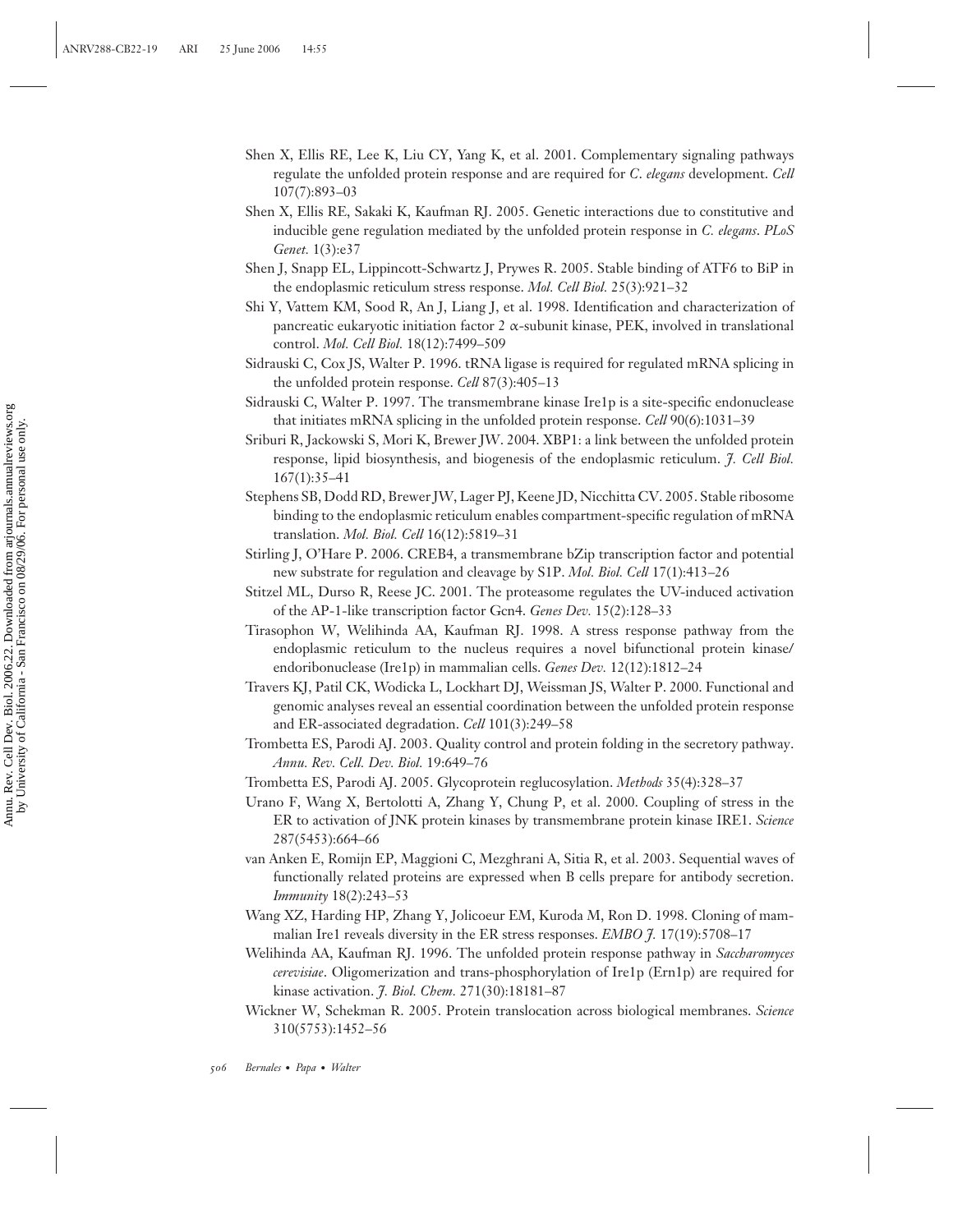- Wiertz EJ, Tortorella D, Bogyo M, Yu J, Mothes W, et al. 1996. Sec61-mediated transfer of a membrane protein from the endoplasmic reticulum to the proteasome for destruction. *Nature* 384(6608):432–38
- Wightman B, Ha I, Ruvkun G. 1993. Posttranscriptional regulation of the heterochronic gene lin-14 by lin-4 mediates temporal pattern formation in *C*. *elegans*. *Cell* 75(5):855–62
- Wu J, Kaufman RJ. 2006. From acute ER stress to physiological roles of the Unfolded Protein Response. *Cell Death Differ.* 13(3):374–84
- Yang R, Wek SA, Wek RC. 2000. Glucose limitation induces GCN4 translation by activation of Gcn2 protein kinase. *Mol. Cell Biol.* 20(8):2706–17
- Ye J, Rawson RB, Komuro R, Chen X, Dave UP, et al. 2000. ER stress induces cleavage of membrane-bound ATF6 by the same proteases that process SREBPs. *Mol. Cell.* 6(6):1355– 64
- Yoneda T, Imaizumi K, Oono K, Yui D, Gomi F, et al. 2001. Activation of caspase-12, an endoplastic reticulum (ER) resident caspase, through tumor necrosis factor receptor-associated factor 2-dependent mechanism in response to the ER stress. *J. Biol. Chem.* 276(17):13935– 40
- Yoshida H, Haze K, Yanagi H, Yura T, Mori K. 1998. Identification of the *cis*-acting endoplasmic reticulum stress response element responsible for transcriptional induction of mammalian glucose-regulated proteins. Involvement of basic leucine zipper transcription factors. *J. Biol. Chem.* 273(50):33741–49
- Yoshida H, Matsui T, Hosokawa N, Kaufman RJ, Nagata K, Mori K. 2003. A time-dependent phase shift in the mammalian unfolded protein response. *Dev. Cell* 4(2):265–71
- Yoshida H, Matsui T, Yamamoto A, Okada T, Mori K. 2001. XBP1 mRNA is induced by ATF6 and spliced by IRE1 in response to ER stress to produce a highly active transcription factor. *Cell* 107(7):881–91
- Yoshida H, Okada T, Haze K, Yanagi H, Yura T, et al. 2000. ATF6 activated by proteolysis binds in the presence of NF-Y (CBF) directly to the *cis*-acting element responsible for the mammalian unfolded protein response. *Mol. Cell Biol.* 20(18):6755–67
- Yoshida H, Oku M, Suzuki M, Mori K. 2006. pXBP1(U) encoded in XBP1 pre-mRNA negatively regulates unfolded protein response activator pXBP1(S) in mammalian ER stress response. *J. Cell. Biol.* 172(4):565–75
- Zhan K, Narasimhan J, Wek RC. 2004. Differential activation of eIF2 kinases in response to cellular stresses in *Schizosaccharomyces pombe*. *Genetics* 168(4):1867–75
- Zhang P, McGrath B, Li S, Frank A, Zambito F, et al. 2002. The PERK eukaryotic initiation factor 2  $\alpha$  kinase is required for the development of the skeletal system, postnatal growth, and the function and viability of the pancreas. *Mol. Cell Biol.* 22(11):3864–74
- Zhang K, Shen X, Wu J, Sakaki K, Saunders T, et al. 2006. Endoplasmic reticulum stress activates cleavage of CREBH to induce a systemic inflammatory response.*Cell* 124(3):587– 99
- Zhang K, Wong HN, Song B, Miller CN, Scheuner D, Kaufman RJ. 2005. The unfolded protein response sensor IRE1α is required at 2 distinct steps in B cell lymphopoiesis. *J. Clin. Invest.* 115(2):268–81
- Zhou A, Hassel BA, Silverman RH. 1993. Expression cloning of 2–5A-dependent RNAase: a uniquely regulated mediator of interferon action. *Cell* 72(5):753–65
- Zong WX, Li C, Hatzivassiliou G, Lindsten T, Yu QC, et al. 2003. Bax and Bak can localize to the endoplasmic reticulum to initiate apoptosis. *J. Cell Biol.* 162(1):59–69